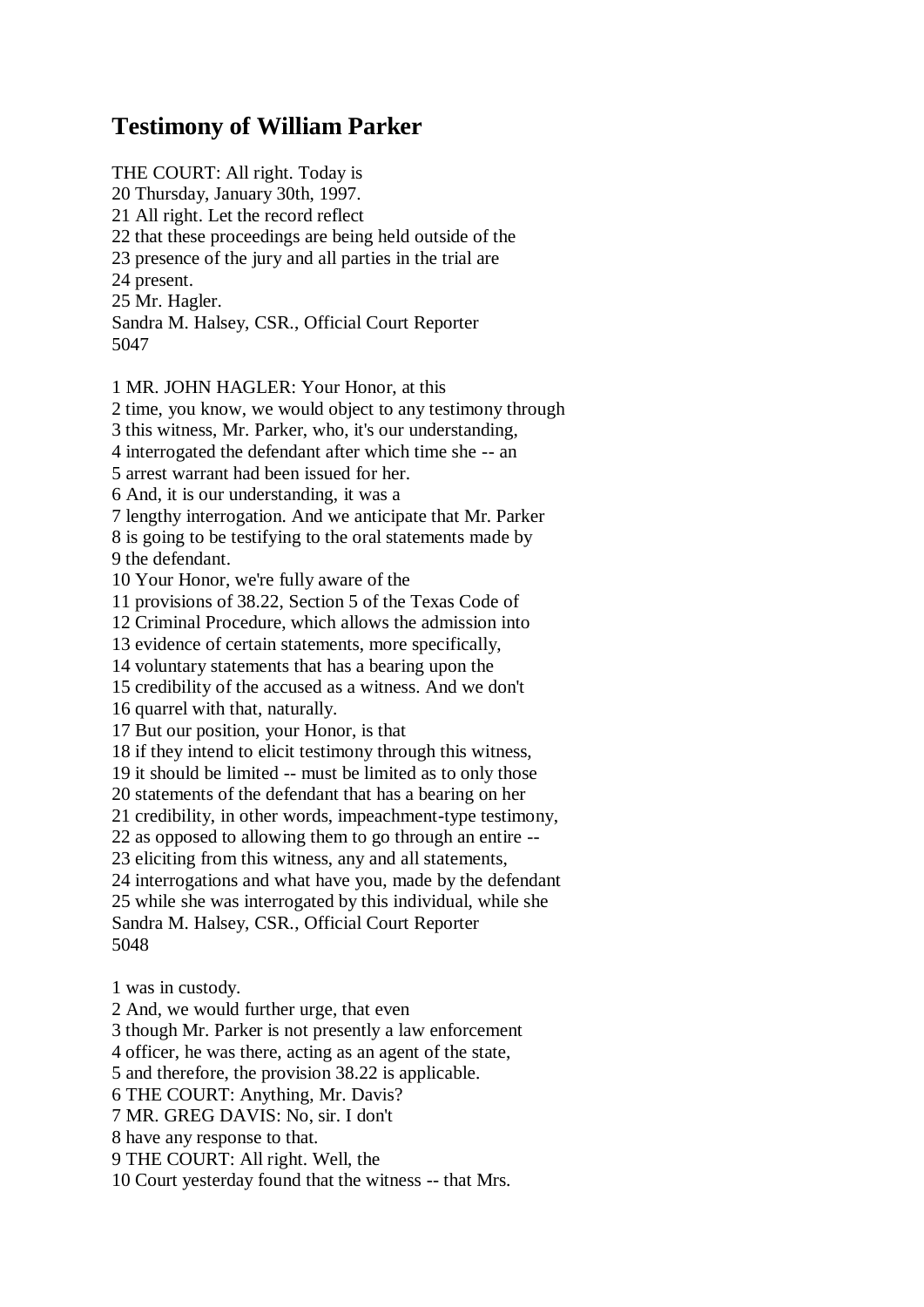11 Routier had been properly Mirandized, and the statement

12 was voluntarily given. So the Court would admit Mr.

13 Parker's testimony and enter appropriate findings of

14 facts and conclusions of law in these -- in this area,

15 and place it in the record of the trial. And I assume

16 you will object to this.

17 MR. JOHN HAGLER: Well, as to the --

18 we have not really had any hearings on the voluntariness.

19 Of course, we don't -- apparently, there is no dispute

20 about the fact she was given Miranda warnings.

21 THE COURT: All right.

22 MR. JOHN HAGLER: And, I don't think

23 there is any question of the fact that this is going to

24 be a custodial interrogation; is that correct?

25 MR. GREG DAVIS: That's correct. She

Sandra M. Halsey, CSR., Official Court Reporter 5049

1 was advised that an arrest warrant had been secured for

2 her.

3 THE COURT: She was properly

4 Mirandized.

5 MR. GREG DAVIS: She was.

6 THE COURT: She was properly

7 Mirandized.

8 MR. GREG DAVIS: Judge, I think we can

9 cut to this. I'm going to limit my direct examination of

10 Mr. Parker to the areas that we discussed yesterday

11 during the defendant's testimony. I don't intend to go

12 through all three hours that he spent with her.

13 THE COURT: Well, fine. With that

14 understanding, then I am going to admit it, and I'll make

15 the appropriate findings of facts and conclusions of law.

16 MR. DOUGLAS MULDER: Judge, why don't

17 we find out what it is.

18 MR. GREG DAVIS: Yes, sir, I can

19 summarize it.

20 THE COURT: Can you summarize it

21 quickly?

22 MR. GREG DAVIS: Yes, sir. I believe

23 Mr. Parker is going to testify that he met with her on

24 June the 18th. He did Mirandize her. That she agreed to

25 talk with him. That during the course of that

Sandra M. Halsey, CSR., Official Court Reporter 5050

1 conversation that he had with her, he did, in fact, have 2 her voluntary statement with him. That he showed that to

3 the defendant. That he gave her the opportunity to read

4 the voluntary statement. That she did, in fact, appear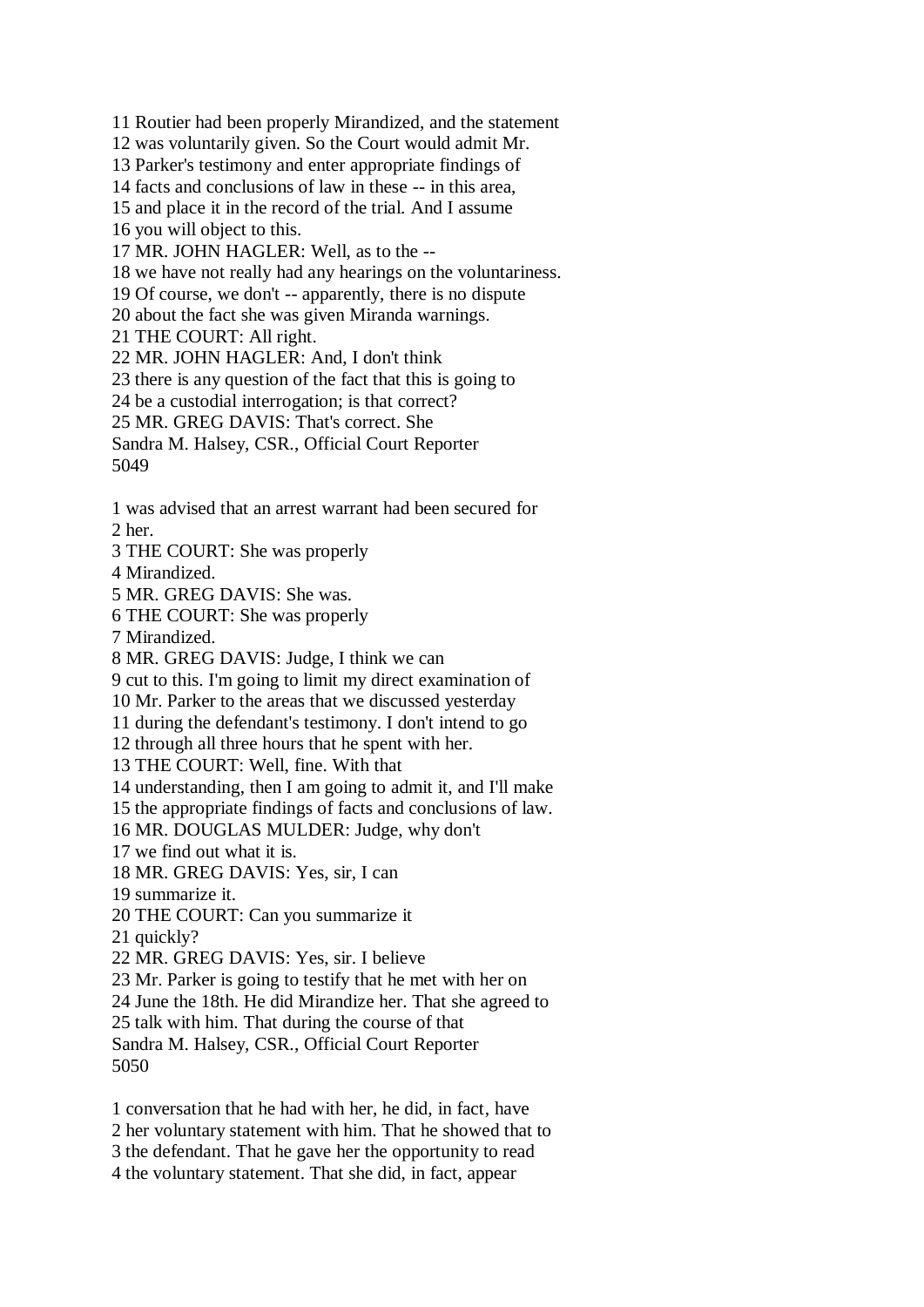5 to read the voluntary statement. And, that he asked her 6 whether or not the contents of that voluntary statement 7 were true, and she stated that they were. 8 We also intend to ask her (sic) about, 9 ask Mr. Parker about whether or not he confronted the 10 defendant about whether or not she had killed her 11 children, on more than one occasion during the 12 conversation. He will testify that he did. 13 He will testify that she never denied 14 killing her children, and that when confronted that she 15 said, "If I did it, I don't remember." And I believe 16 those were the areas that the defendant testified about 17 yesterday. 18 THE COURT: All right. Fine. If you 19 will raise your right hand, please, sir. 20 21 (Whereupon, the witness 22 Was duly sworn by the 23 Court, to speak the truth, 24 The whole truth and 25 Nothing but the truth, Sandra M. Halsey, CSR., Official Court Reporter 5051 1 After which, the 2 Proceedings were 3 Resumed as follows:)  $\Delta$ 5 THE COURT: Do you solemnly swear or 6 affirm that the testimony you are about to give will be 7 the truth, the whole truth, and nothing but the truth, so 8 help you God? 9 THE WITNESS: I do. 10 THE COURT: All right. Have a seat 11 right there. 12 You are under the Rule of Evidence. 13 You understand what that means? 14 THE WITNESS: Yes, sir. 15 MR. JOHN HAGLER: Just so the record 16 is clear, your Honor, again, we, again, would reurge our 17 objection to any and all testimony for the previous 18 reasons stated. 19 THE COURT: Thank you. Overruled. 20 MR. JOHN HAGLER: Could we have a 21 running objection to his testimony? 22 THE COURT: Yes. Thank you. You may. 23 All right, bring the jury in. 24 25 (Whereupon, the jury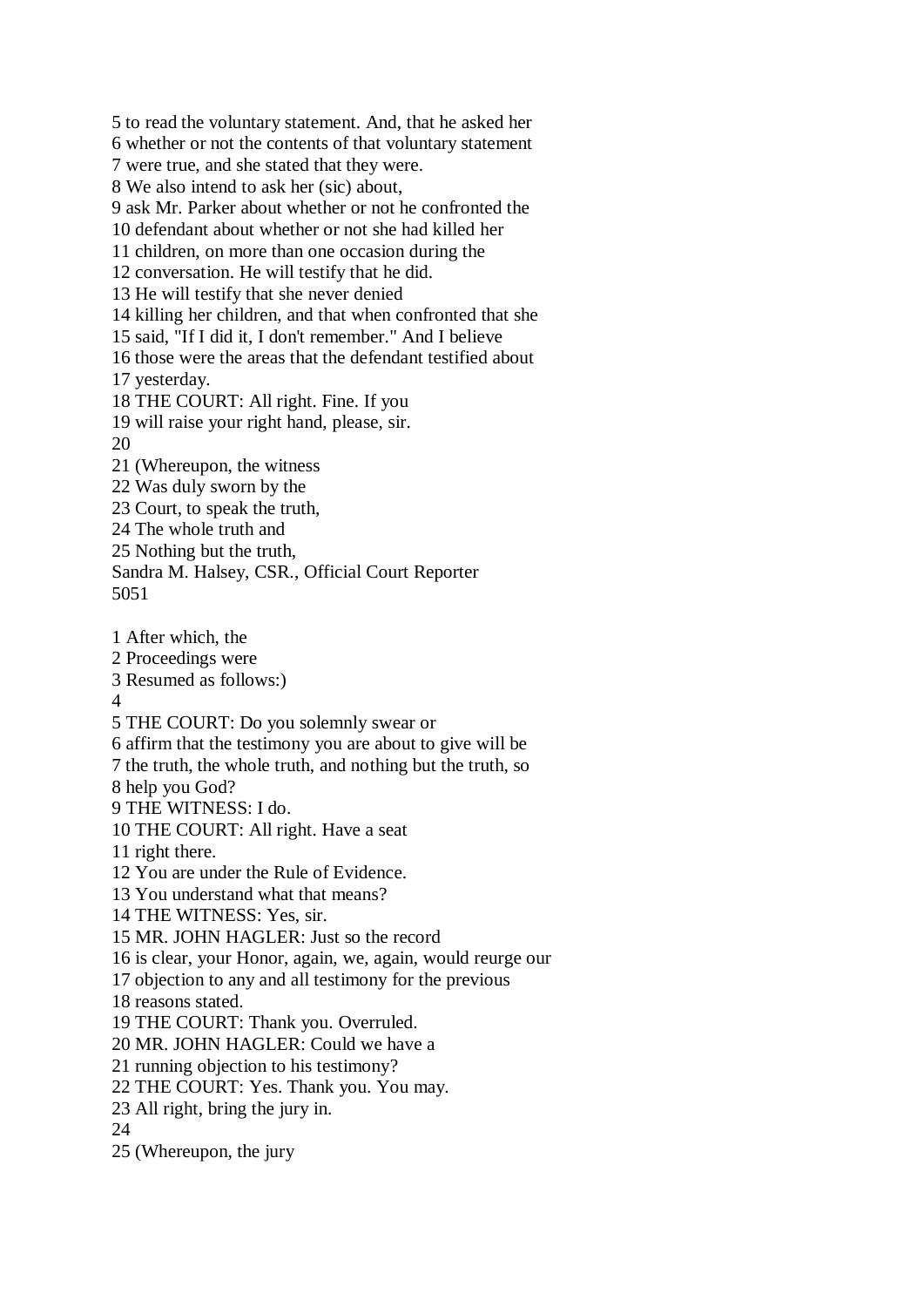5052 1 Was returned to the 2 Courtroom, and the 3 Proceedings were 4 Resumed on the record, 5 In open court, in the 6 Presence and hearing 7 Of the defendant, 8 As follows:) 9 10 THE COURT: Let the record reflect 11 that all parties in the trial are present, and the jury 12 is seated. 13 Ladies and gentlemen of the jury, this 14 witness has already been sworn outside of your presence. 15 Mr. Davis. 16 MR. GREG DAVIS: Thank you, judge. 17 18 19 20 21 22 23 24 25 Sandra M. Halsey, CSR., Official Court Reporter 5053 1 Whereupon, 2 3 4 **WILLIAM M. PARKER**, 5 6 was called as a witness, for the State of Texas, in 7 Rebuttal, having been first duly sworn by the Court, to 8 speak the truth, the whole truth, and nothing but the 9 truth, was examined and testified in open court, as 10 follows: 11 12 DIRECT EXAMINATION 13 14 BY MR. GREG DAVIS: 15 Q. Sir, would you please tell us your 16 full name? 17 A. My name is Bill Parker, William M. 18 Parker. 19 Q. All right. Mr. Parker, are you 20 presently employed as a private investigator in Dallas? 21 A. Yes, sir, I am.

Sandra M. Halsey, CSR., Official Court Reporter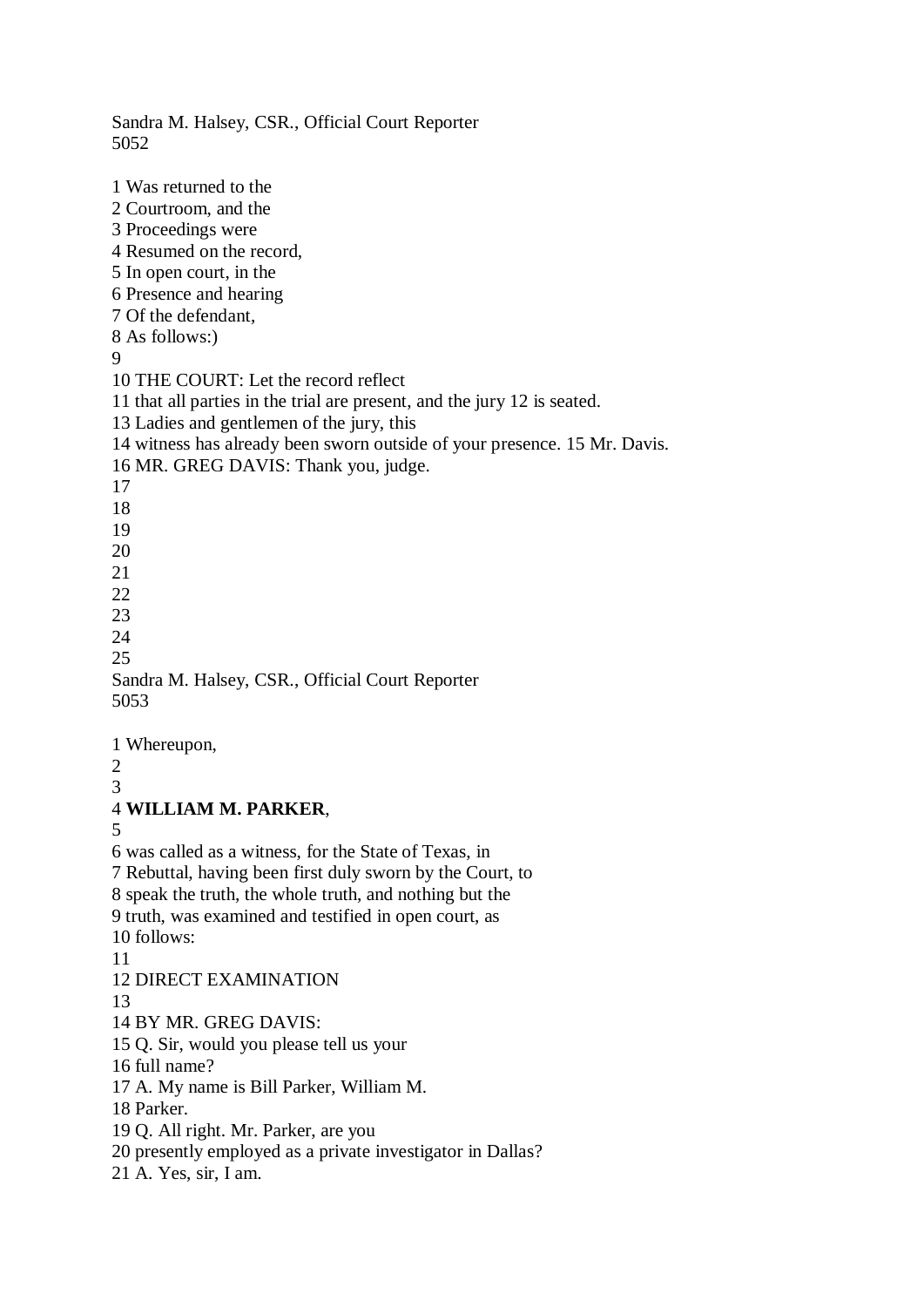22 Q. Do you own your own business at this 23 time? 24 A. Yes, sir, I do. 25 Q. How long have you been employed as a Sandra M. Halsey, CSR., Official Court Reporter 5054 1 private investigator in Dallas, sir? 2 A. Since 1985. 3 Q. Now, prior to 1985, would you tell the 4 members of the jury how you were employed. 5 A. I was a police officer for the City of 6 Dallas. 7 Q. All right. How long -- 8 9 THE COURT: You may have to speak a 10 little bit louder because those two -- the jurors at the 11 end have to hear you. 12 THE WITNESS: Okay. 13 14 BY MR. GREG DAVIS: 15 Q. How long were you a member of the 16 Dallas Police Department, sir? 17 A. Twenty years. 18 Q. All right. And, when you retired from 19 the Dallas Police Department in 1985, what section or 20 division were you assigned to? 21 A. I was assigned to the homicide unit. 22 Q. What were your responsibilities in 23 that section? 24 A. I was a first-line supervisor. 25 Q. All right. And, how long had you been Sandra M. Halsey, CSR., Official Court Reporter 5055 1 assigned to the homicide division? 2 A. Eleven plus years. 3 Q. Okay. In the course of the eleven 4 plus years that you spent in the homicide division, I 5 take it that you had occasion to investigate homicides; 6 is that right? 7 A. Yes, sir. 8 Q. Can you give the members of the jury 9 an estimate of the number of homicides that you 10 investigated during your career as a Dallas Police 11 Officer, sir? 12 A. Three hundred a year, actual murders 13 would be a conservative figure. 14 Q. All right. 15 A. Sometimes four hundred, but three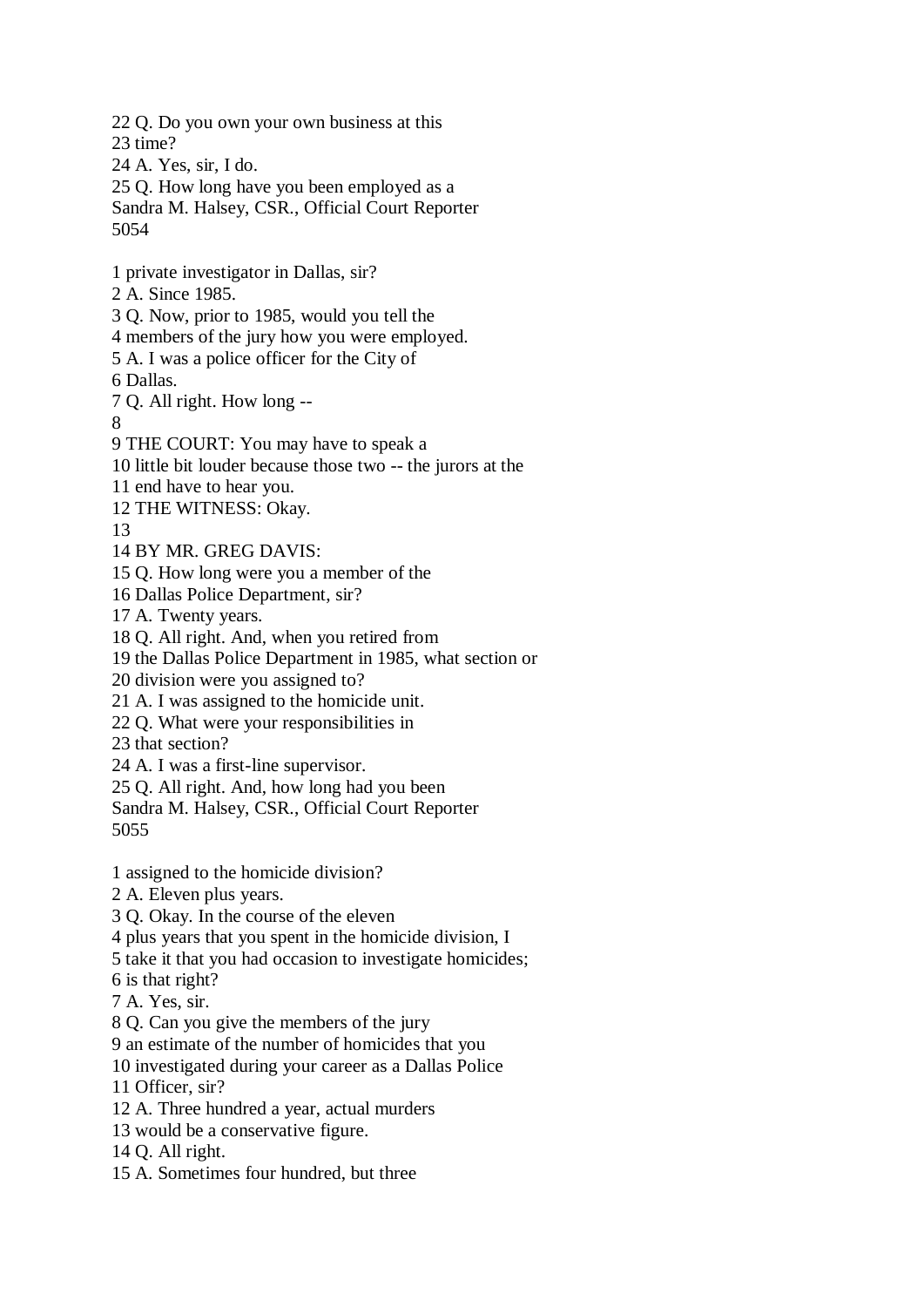16 would be safe.

17 Q. Would it be fair to say then that you

18 were involved in say three to four thousand homicides

19 during your career?

20 A. Yes, sir.

21 Q. And during that time period, did you

22 have occasion to interview persons accused of homicides?

23 A. Yes, sir, many of them.

24 Q. Can you give us any number there, of

25 the number of interviews that you may have conducted with

Sandra M. Halsey, CSR., Official Court Reporter

5056

1 persons accused of homicide?

2 A. Several hundred, probably several

3 hundred, possibly as many as a thousand.

4 Q. Okay. Sir, I want to direct your

5 attention now to June the 18th of 1996. And on that

6 date, did you have occasion to go to the Rowlett Police

7 Department?

8 A. Yes, I did.

9 Q. And directing your attention to

10 sometime after 6:00 P.M. on that date, did you have

11 occasion to meet an individual by the name of Darlie Lynn

12 Routier?

13 A. Yes, sir.

14 Q. Do you see that person in the

15 courtroom this morning?

16 A. Yes, sir, I do.

17 Q. Could you please point her out?

18 A. The lady over here to my left in the

19 gray jacket.

20 Q. Okay.

21

22 MR. GREG DAVIS: Your Honor, may the

23 record please reflect this witness has identified the

24 defendant in open Court.

25 THE COURT: Yes, sir.

Sandra M. Halsey, CSR., Official Court Reporter 5057

## 1

2 BY MR. GREG DAVIS:

3 Q. Sir, when you first met Darlie

4 Routier, where were you in the Rowlett Police Department?

5 A. We were in an interview room type area

6 in the criminal investigation division.

7 Q. All right. At some point then, did

8 you meet where it was just you and Mrs. Routier together?

9 A. Yes, sir.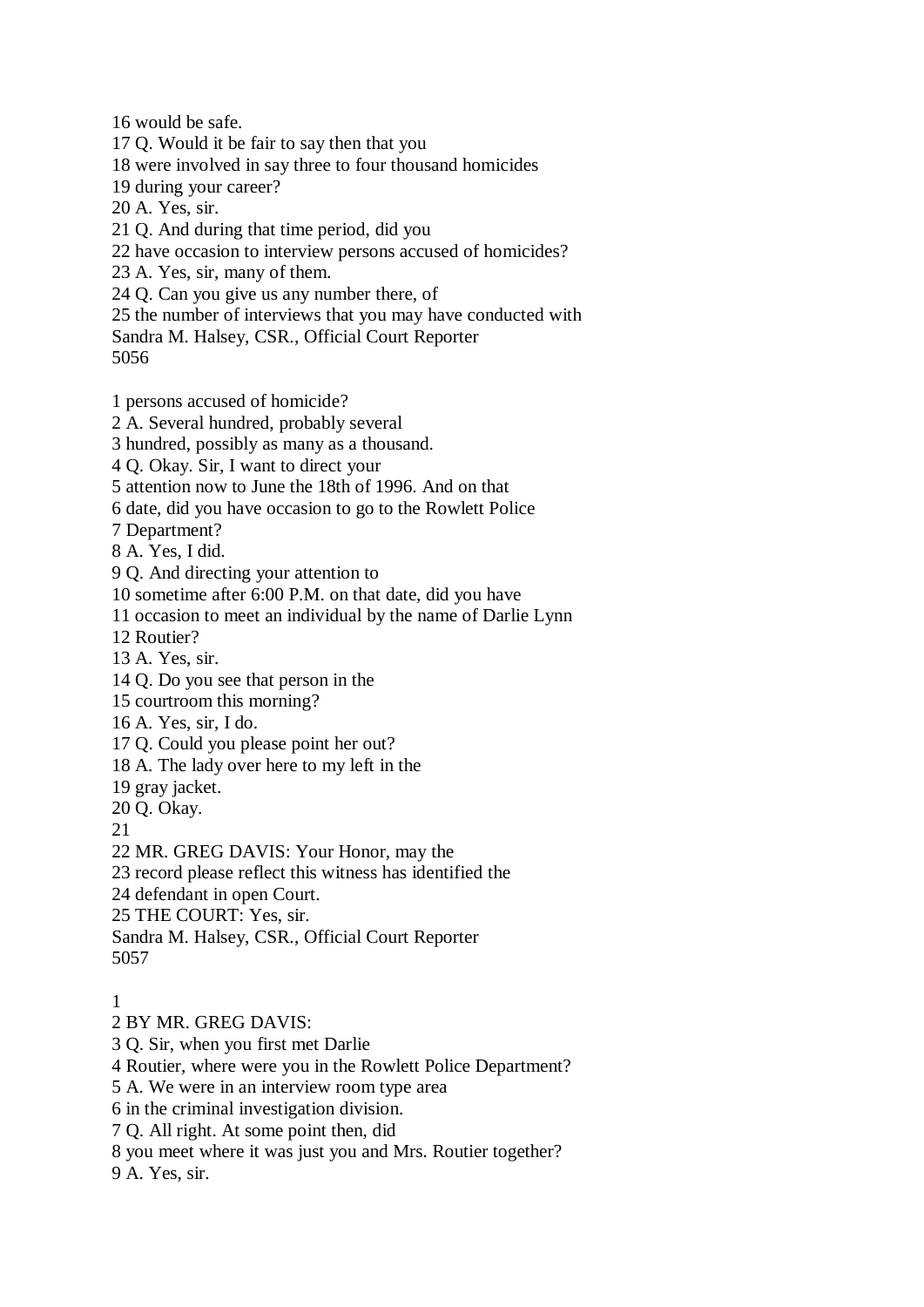10 Q. All right. And, did she know who you

11 were?

12 A. Yes, sir.

13 Q. Okay. Did you discuss with her why

14 you wanted to meet with her?

15 A. Yes, I did.

16 Q. All right. And did you, during the

17 course of that conversation, give Mrs. Routier her

18 Miranda rights?

19 A. Yes, sir, I did.

20 Q. What was the purpose of you giving

21 those Miranda warnings to Mrs. Routier?

22 A. Well, it was my understanding it's a

23 requirement of the law, even though I'm not a police

24 officer, I'm acting as their agent. It's a requirement

25 of the law to give those warnings and admonitions before

Sandra M. Halsey, CSR., Official Court Reporter 5058

1 any discussions.

2 Q. So it's my understanding, the Rowlett

3 Police Department had requested that you come there for

4 the purpose of speaking with Mrs. Routier; is that

5 correct?

6 A. That's correct.

7 Q. Even though you are not still an

8 active police officer, you did give her the same Miranda

9 warnings that an active police officer would give her; is

10 that right?

11 A. That's correct.

12 Q. And can you demonstrate for the jury

13 how you gave those warnings to Mrs. Routier that evening?

14 A. Demonstrate?

15 Q. Yes, sir.

16 A. Yes, sir. I read them from a standard

17 card, Miranda warning card.

18 Q. Okay. Do you have one of those cards

19 with you this morning, Mr. Parker?

20 A. Yes, sir.

21 Q. Could you read those warnings this

22 morning in the same way that you read them to Mrs.

23 Routier that evening?

24 A. Yes, sir. "You have the right to

25 remain silent and not make any statement at all. Any

Sandra M. Halsey, CSR., Official Court Reporter 5059

1 statement you make may be used against you at your 2 trial."

3 And I stopped at that point, and asked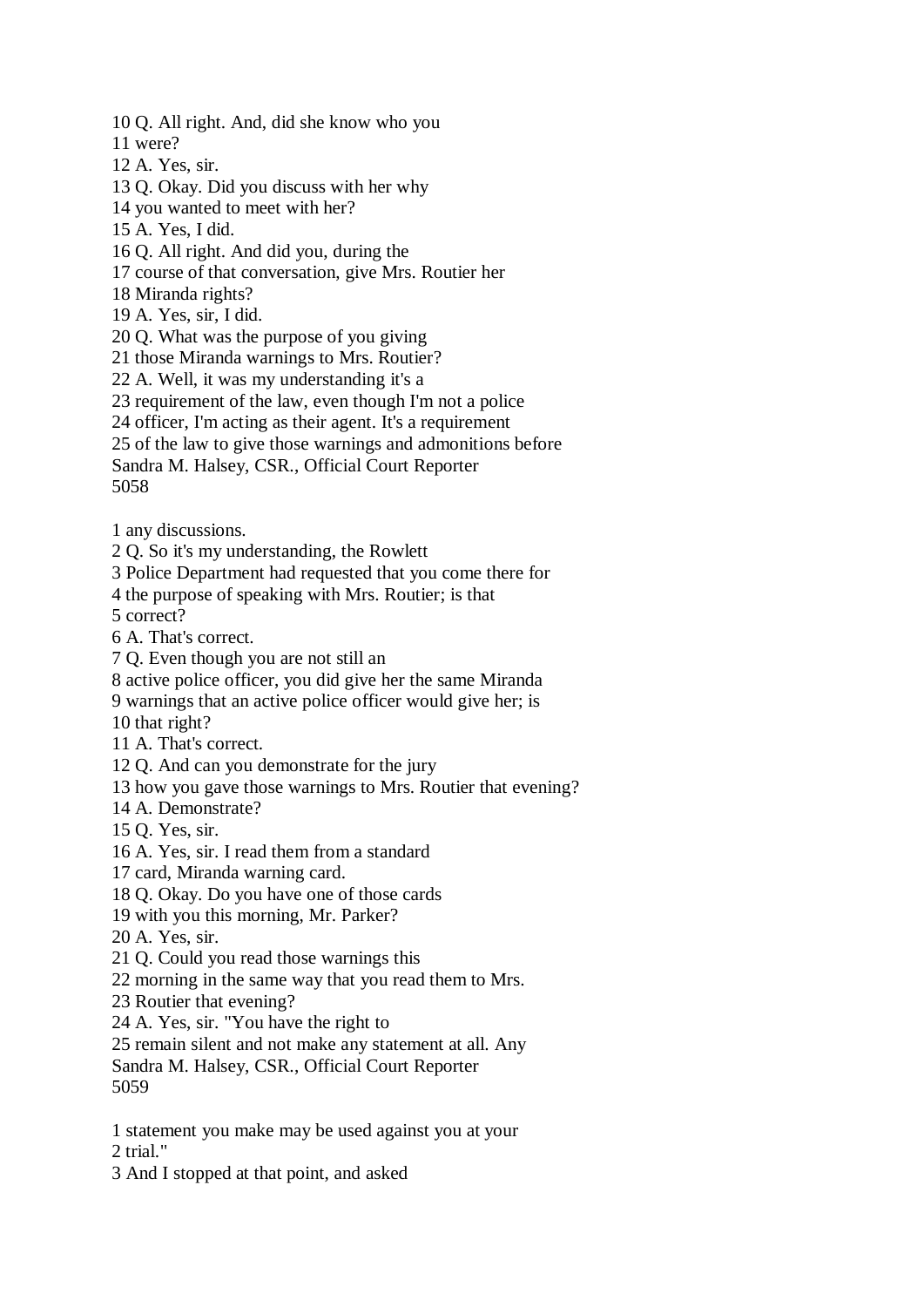4 her if she understood that right.

5 Q. What was her response?

6 A. She indicated yes, that she did.

7 Q. Okay.

8 A. "Any statement you make may be used as

9 evidence against you in court."

10 And again, I stopped and asked her if

11 she understood that right, and she indicated that she

12 did.

13 Q. All right.

14 A. I then read item 3. "You have the

15 right to have a lawyer present to advise you, prior to

16 and during any questioning."

17 And I stopped at that point, and I

18 asked her if she understood that right, and she indicated

19 that she did.

20 "If you are unable to employ a lawyer,

21 you have the right to have a lawyer appointed to advise

22 you, prior to, and during any questioning."

23 And I stopped there and asked her if

24 she understood that and she indicated that she did.

25 "And you have the right to terminate

Sandra M. Halsey, CSR., Official Court Reporter 5060

1 the interview at any time."

2 And I asked her if she understood that

3 and she indicated that she did.

4 Q. All right. Mr. Parker, while you were

5 giving those Miranda warnings to the defendant, did she

6 appear to understand what you were saying to her?

7 A. Yes, sir.

8 Q. Did you believe that her responses

9 were appropriate to the questions that you were asking 10 her?

11 A. Oh, yes, sir.

12 Q. Did she appear to be impaired in any

13 way during the time that you were giving those warnings

14 to her?

15 A. No, sir, not at all.

16 Q. I believe that I asked you previously

17 whether or not she appeared to know who you are. In

18 fact, had you met her briefly the day before?

19 A. Yes, sir, I had.

20 Q. And, had you introduced yourself to

21 her?

22 A. Yes, I did.

23 Q. Okay. Now, after you gave the Miranda

24 warnings to Mrs. Routier, did you begin having a

25 discussion with her?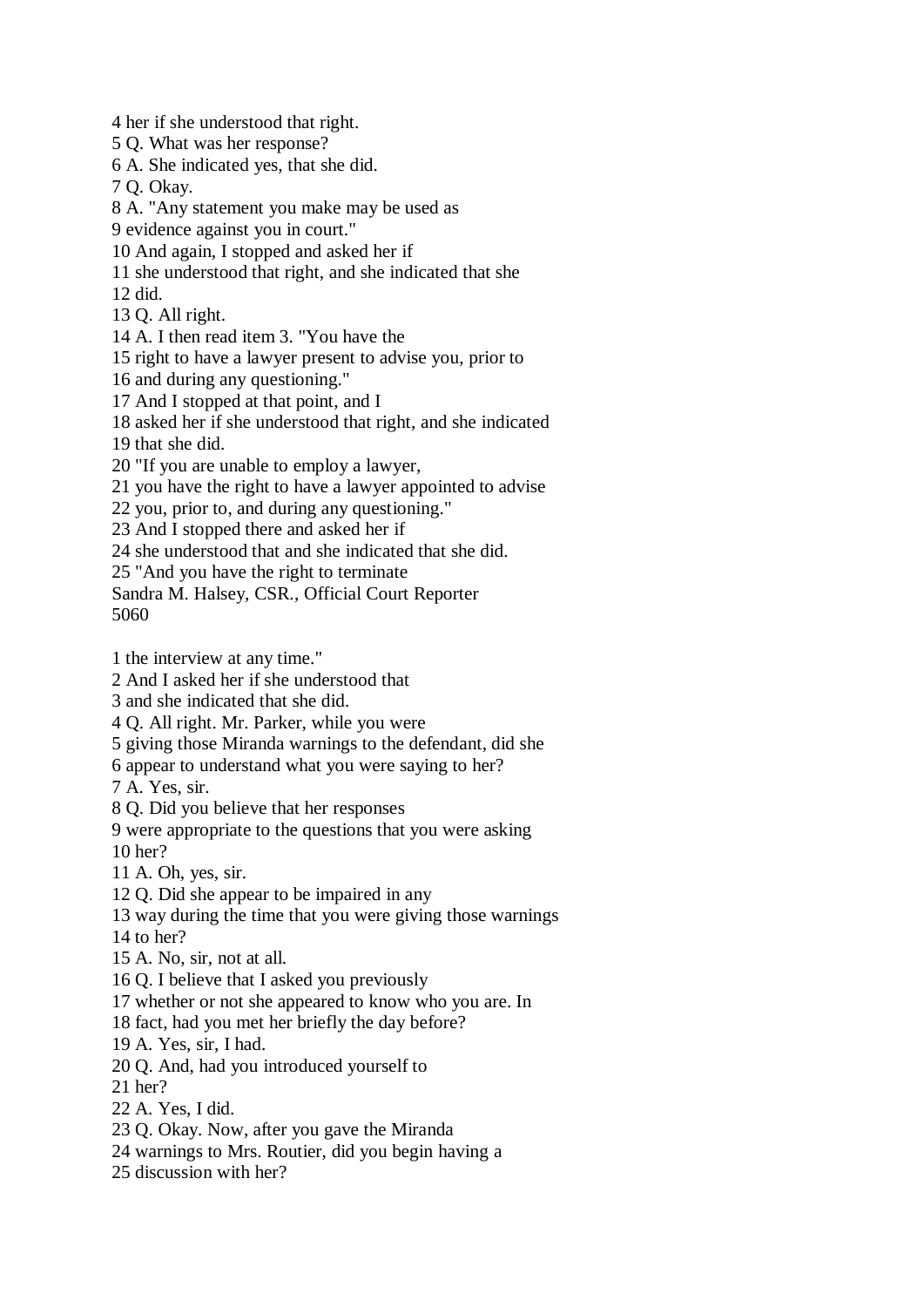Sandra M. Halsey, CSR., Official Court Reporter 5061

- 1 A. Yes, I did.
- 2 Q. And sir, let me ask you: During the
- 3 course of that discussion that you had with the
- 4 defendant, did the subject of her voluntary statement
- 5 come up?
- 6 A. Yes.
- 7 Q. Did you have a copy of her handwritten
- 8 voluntary statement with you at the time that you were
- 9 speaking with her?
- 10 A. Yes, I did.
- 11 Q. Do you know the statement that we're
- 12 talking about? A 10-page handwritten statement in her
- 13 handwriting?
- 14 A. Yes, sir.
- 15 Q. Is that the one that you are speaking
- 16 of?
- 17 A. That is the one I'm speaking of, yes.
- 18 Q. Did you show that voluntary statement
- 19 to Mrs. Routier?
- 20 A. Yes, sir, I did.
- 21 Q. And, did you ask Mrs. Routier to read
- 22 that voluntary statement in your presence?
- 23 A. I didn't ask her to read it. I showed
- 24 it to her and suggested that she read it.
- 25 Q. All right. What did she do when you
- Sandra M. Halsey, CSR., Official Court Reporter 5062
- 1 suggested that she read the voluntary statement?
- 2 A. She appeared to be reading it. She
- 3 looked at it.
- 4 Q. Okay. Can you demonstrate for the
- 5 members of the jury what you mean when you say that she
- 6 appeared to be reading the statement?
- 7 A. Well, I placed it on the table and she
- 8 appeared to be reading it. From time to time, she would
- 9 use her finger, she gave every indication that she was 10 reading it.
- 11 Q. All right. Mr. Parker, let me show
- 12 you Defendant's Exhibit 76-A. And does that appear to be
- 13 the voluntary statement of Darlie Routier that you handed
- 14 to her on June the 18th, sir?
- 15 A. Yes, sir, it's a copy of it.
- 16 Q. All right. And again, when she took
- 17 that document from you, again, with the document now in
- 18 your hand, can you demonstrate what she appeared to do
- 19 with it in your presence?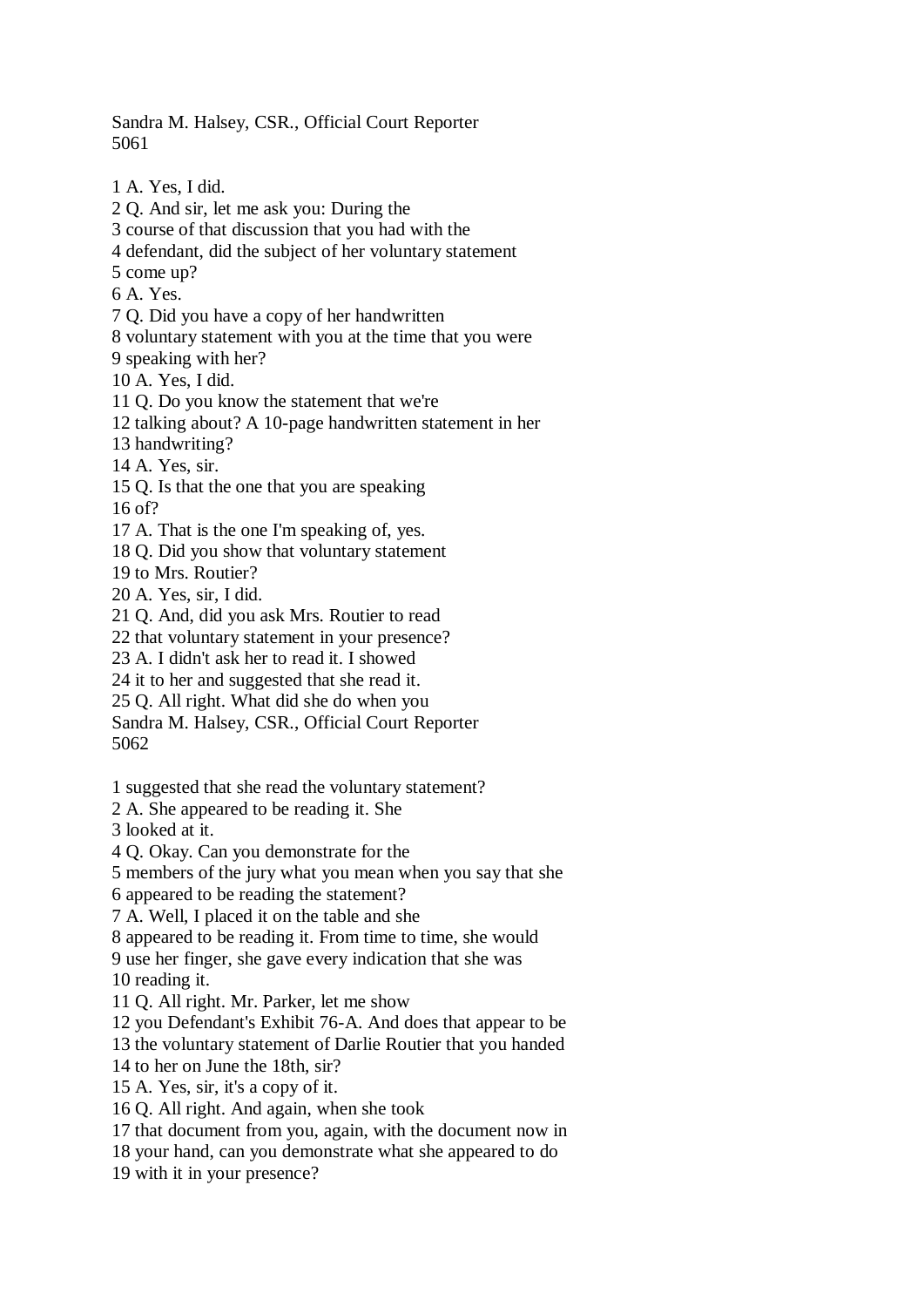21 Q. Okay. For the record, you have been 22 looking at pages and you have been following with your 23 finger as you went along; is that right? 24 A. Yes, sir. 25 Q. Did Mrs. Routier, to your knowledge, Sandra M. Halsey, CSR., Official Court Reporter 5063 1 look at all 10 pages of that voluntary statement while 2 you were with her? 3 A. Yes, sir, I believe so. It appeared 4 that she did. She took more time on some pages than 5 others. 6 Q. You did it fairly quickly there for 7 the jury. How much time did Mrs. Routier spend looking 8 at that voluntary statement, sir? 9 A. Three or four minutes. She went 10 through the first few pages of it pretty rapidly. She 11 took a little longer on some of the others. And then 12 went through the closing pretty quickly. 13 Q. All right. When she concluded with 14 the voluntary statement, did you have a discussion with 15 Mrs. Routier about whether or not she wanted to make any 16 changes, corrections or any alterations to that voluntary 17 statement, sir? 18 A. Yes, I did. 19 Q. What did you -- what, if anything, did 20 you say to her? 21 A. I asked her if, since the time she had 22 given that statement, if she had had -- anything else had 23 occurred to her that she needed to add to this, or she 24 would like to add to this, or if there was anything in 25 there that didn't express what she was trying to express, Sandra M. Halsey, CSR., Official Court Reporter 5064 1 that she needed to clarify. 2 Q. Okay. And what was her response? 3 A. No, that is exactly what happened. 4 Q. That is exactly what happened? 5 A. That is exactly what happened. 6 Q. Okay. Mr. Parker, I now want to turn 7 to another subject. During your discussions with Mrs. 8 Routier -- first of all, how long were you with Mrs. 9 Routier that evening? 10 A. About three hours. 11 Q. And, during the three hours that you

12 spent with her, were there occasions, sir, where you

20 A. Yes.

13 confronted her with the fact that you believed that she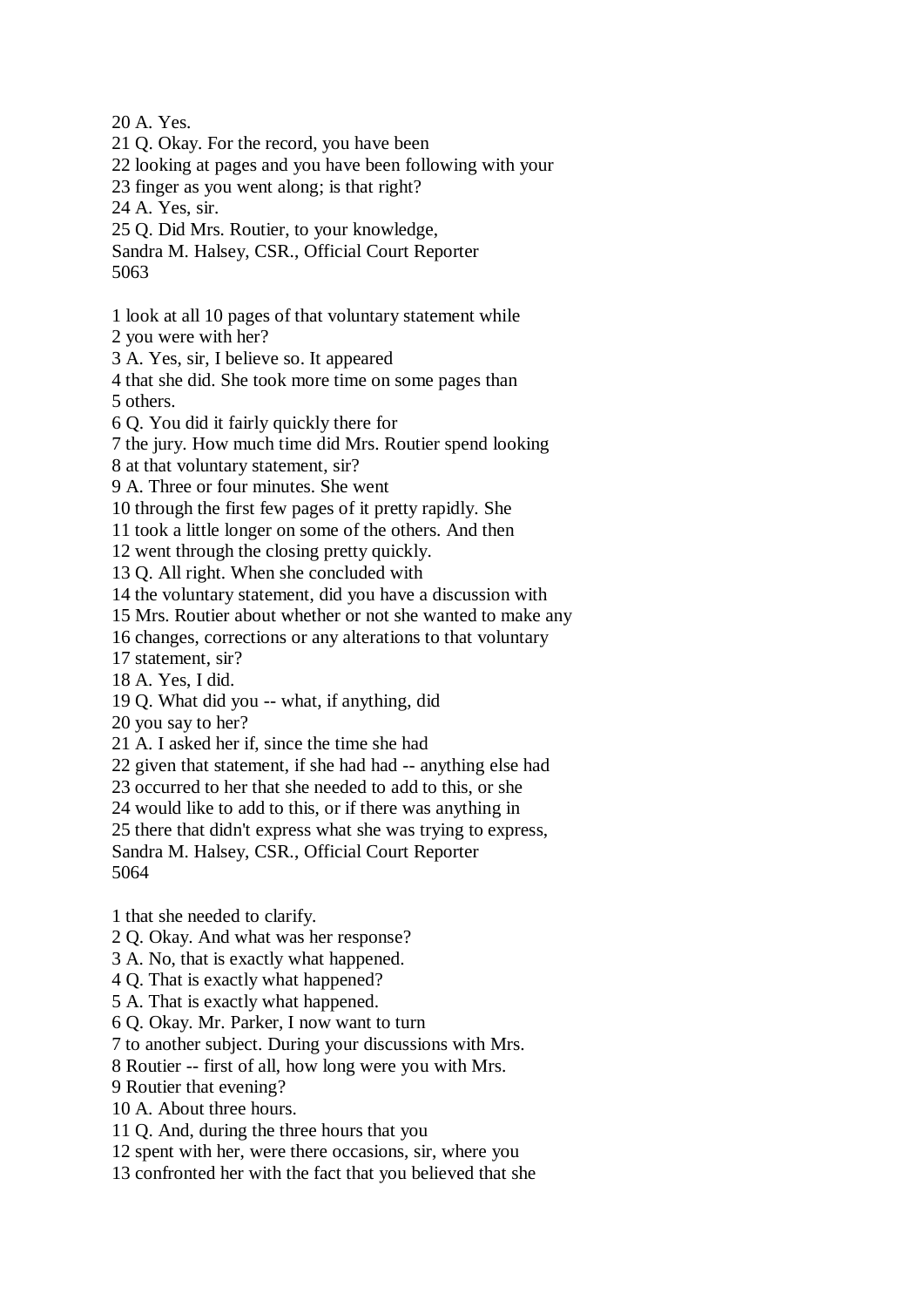14 had killed her children? 15 A. Yes. 16 Q. Do you have an estimate of the number 17 of times that you confronted the defendant with that? 18 A. At least six times, probably, absolute 19 minimum, 10 or 12 times, a dozen times maximum. 20 Q. Okay. And, during the times that you 21 confronted her with that, did Mrs. Routier ever, ever 22 deny killing her children? 23 A. No, sir. She did not. 24 Q. Do you recall what statements, if any, 25 that she made to you, when you confronted her with the Sandra M. Halsey, CSR., Official Court Reporter 5065 1 fact that you thought she had killed her children? 2 A. Yes, sir, I do. She always had the 3 same verbal response, "If I did it, I don't remember." 4 One occasion, she just didn't respond at all, she just 5 shrugged her shoulders. 6 Q. Mr. Parker, at the conclusion of your 7 conversation, was the defendant placed under arrest? 8 A. Well, it was my understanding she was 9 under arrest at the outset of the -- of our conversation 10 and I explained that to her. 11 Q. I take it then that the Rowlett Police 12 Department then took her into their custody at the end of 13 your conversation; is that right, sir? 14 A. Oh, yes, sir. 15 16 MR. GREG DAVIS: I'll pass the 17 witness, your Honor. 18 19 20 CROSS EXAMINATION 21 22 BY MR. DOUGLAS MULDER: 23 Q. Mr. Parker, just a thing or two. You 24 said you were a homicide officer for about 11 years? 25 A. Yes, sir, that's true. Sandra M. Halsey, CSR., Official Court Reporter 5066 1 Q. And that was from what period to what 2 period? 3 A. 1973 to early part of 1985. 4 Q. All right. '73 to '85? 5 A. Yes, sir, that's correct.

6 Q. All right. And approximately how many

7 murders were committed in Dallas County during each year,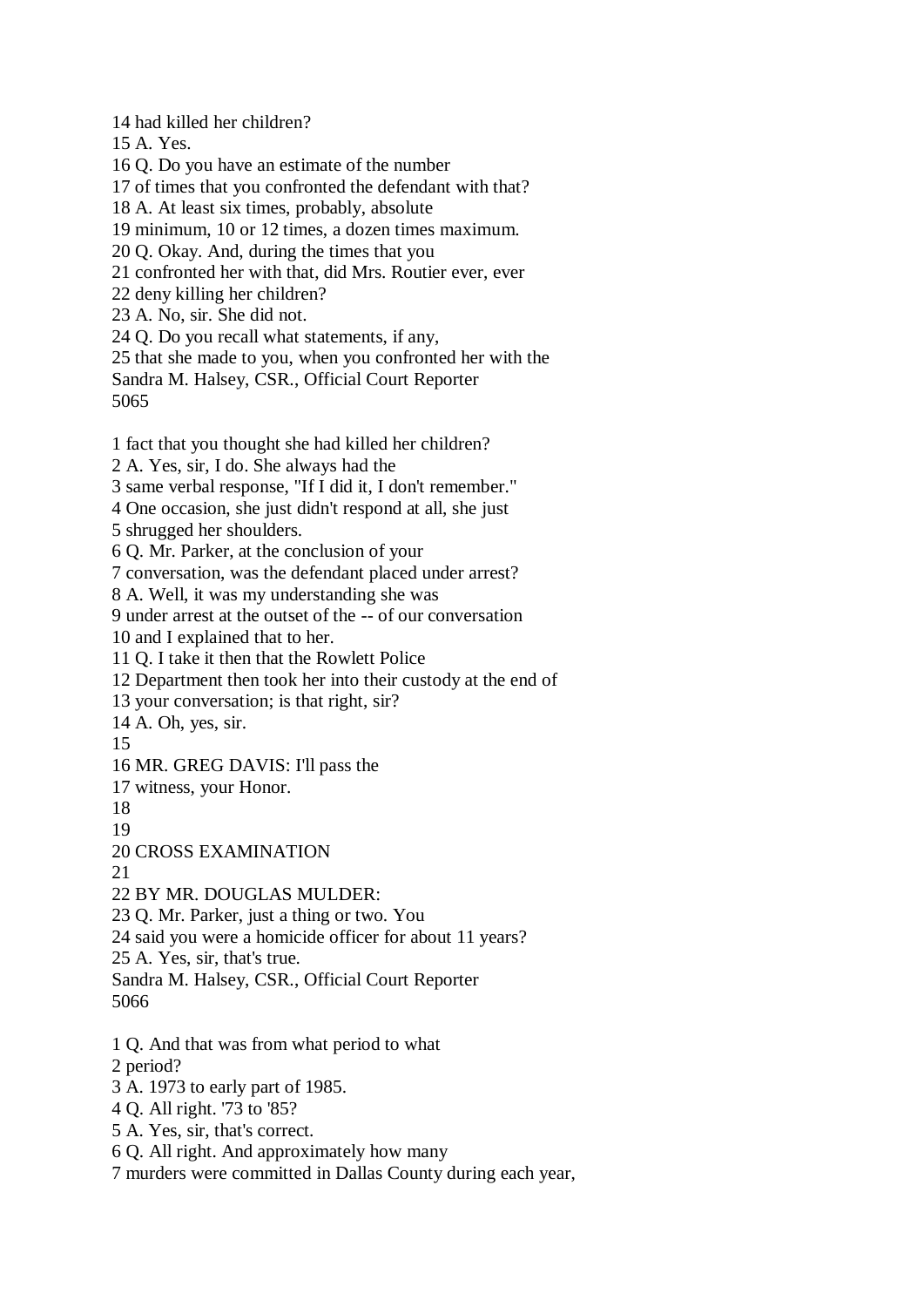8 just approximately?

9 A. Oh, Mr. Mulder, it varies quite a bit.

10 Q. Three to five hundred?

11 A. Yeah. Each year it got more and more.

12 I don't recall the stats.

13 Q. Would it be fair to say that it

14 probably ranged anywhere from four hundred, probably, in

15 the county on up to maybe five hundred or five hundred

16 and fifty?

17 A. I don't remember it ever breaking five

18 hundred. I can get that information for you exactly, if

19 you'd like.

20 Q. No, if we have got it approximate,

21 that is fine. But you don't recall it breaking five

22 hundred?

23 A. No, sir, I don't.

24 Q. Okay. So fair to say, it ranged from,

25 what, a low of three hundred to five hundred, maybe?

Sandra M. Halsey, CSR., Official Court Reporter

5067

1 A. No, sir, I would say it's three to

2 four hundred.

3 Q. Three to four hundred?

4 A. That is my best recollection.

5 Q. I'm talking about in the county?

6 A. Well, I'm not certain about the

7 county. I'm talking about the city. I misunderstood

8 you, I'm sorry.

9 Q. Well, maybe I didn't make myself

10 clear, but there would be perhaps another hundred that

11 occur in the county outside of the City of Dallas. Is

12 that not a fair statement?

13 A. I think that would be a fair guess,

14 yes.

15 Q. Okay. So if there were three hundred

16 say in 1973 in the City of Dallas, it might be another

17 hundred or so in the rest of the county of Dallas?

18 A. Might be.

19 Q. All right. Fair to say that probably

20 70 to 75 percent of the murders committed in Dallas

21 County are committed in the City of Dallas?

22 A. Again it is a guess, I would say that

23 would be a fair estimate, yes, sir.

24 Q. And the vast majority of those that

25 are committed outside of the City of Dallas are probably

Sandra M. Halsey, CSR., Official Court Reporter

5068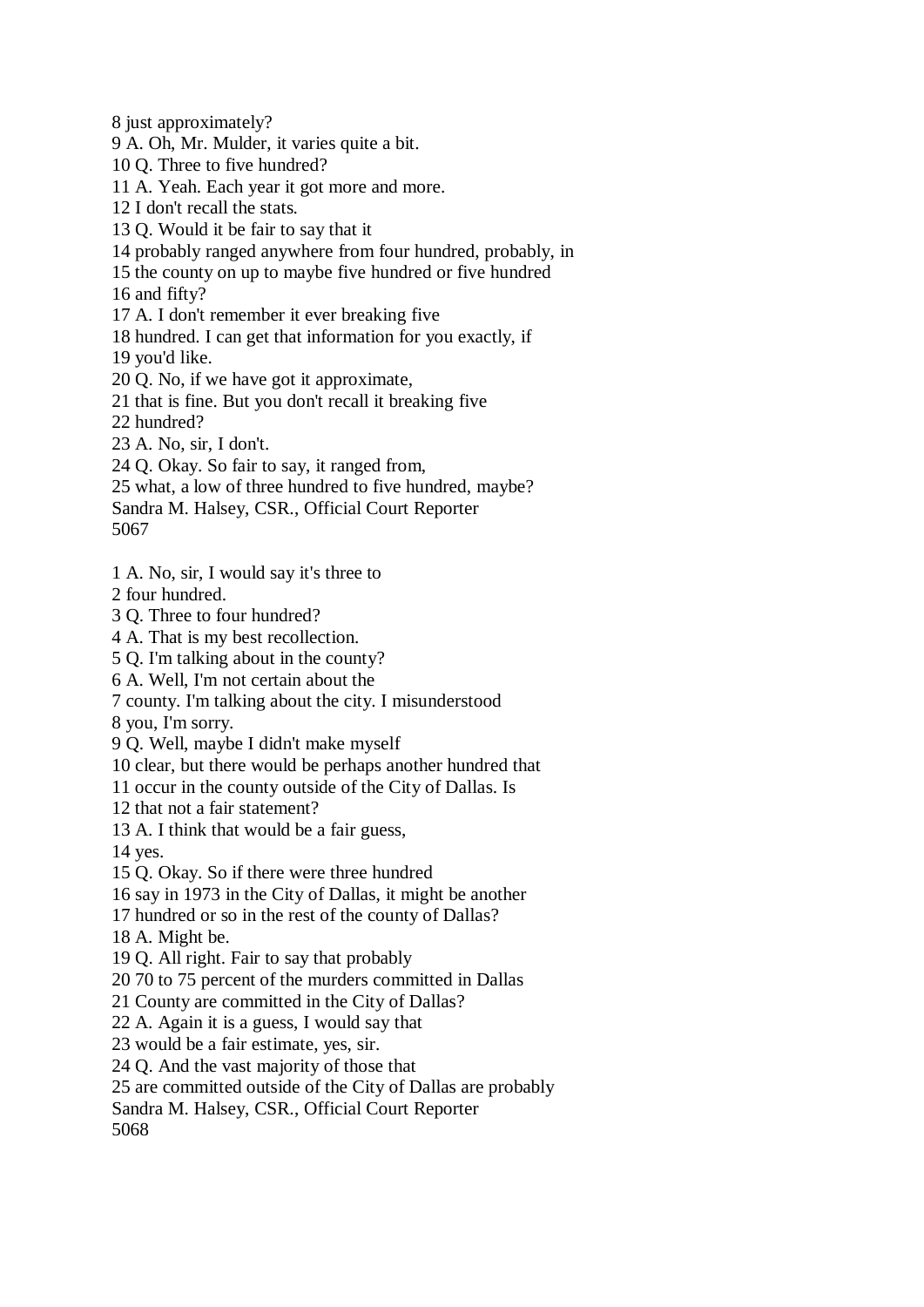1 committed in Grand Prairie, Mesquite, Irving and Garland.

2 Would you not say, the major suburbs of Dallas?

3 A. I would assume that, but I really have

4 no idea.

5 Q. Okay.

6 A. I would assume that would be a --

7 Q. All right. Well, that makes sense

8 though?

9 A. Logically so, yes, sir.

10 Q. There probably are not many murders

11 committed in the unincorporated areas of Dallas County.

12 Would that be fair to say?

13 A. Well, yes, sir. The city absorbs the

14 lion's share of the County of Dallas, so, yes.

15 Q. Okay. And, the vast majority of

16 Dallas County is incorporated by one city or another,

17 isn't it?

18 A. Yes, sir, it is.

19 Q. Okay. So, those falling under the

20 sheriff's jurisdiction, which would be the unincorporated

21 area of Dallas County, would be very few, wouldn't they?

22 A. Well --

23 Q. Ten or twelve a year?

24 A. When you say under their jurisdiction,

25 I'm not sure that I understand what you are asking me. Sandra M. Halsey, CSR., Official Court Reporter

5069

1 They have county-wide jurisdiction as police officers.

2 Q. Yes, sir, but --

3 A. The entire county.

4 Q. But as a matter of fact, Mr. Parker,

5 the Sheriff in Dallas County, the only area he patrols is

6 the unincorporated areas of Dallas County and any small

7 suburb with whom he might have a contract. Is that not 8 fair?

9 A. I think that would be, in terms of

10 patrol, that would be true. They're very active. The

11 county is very active in terms of their assistance to the

12 smaller police departments throughout the county, in

13 terms of the physical evidence units, and that sort of

14 thing. They become active in many of those areas.

15 Q. Garland has their own, of course,

16 police force and physical evidence unit, don't they?

17 A. Yes, sir, I believe they do.

18 Q. And so does Irving and so does Grand

19 Prairie and so does Mesquite, don't they?

20 A. I know Mesquite does. I don't know

21 about the others. I assume they do.

22 Q. Well, you work with Irving some, don't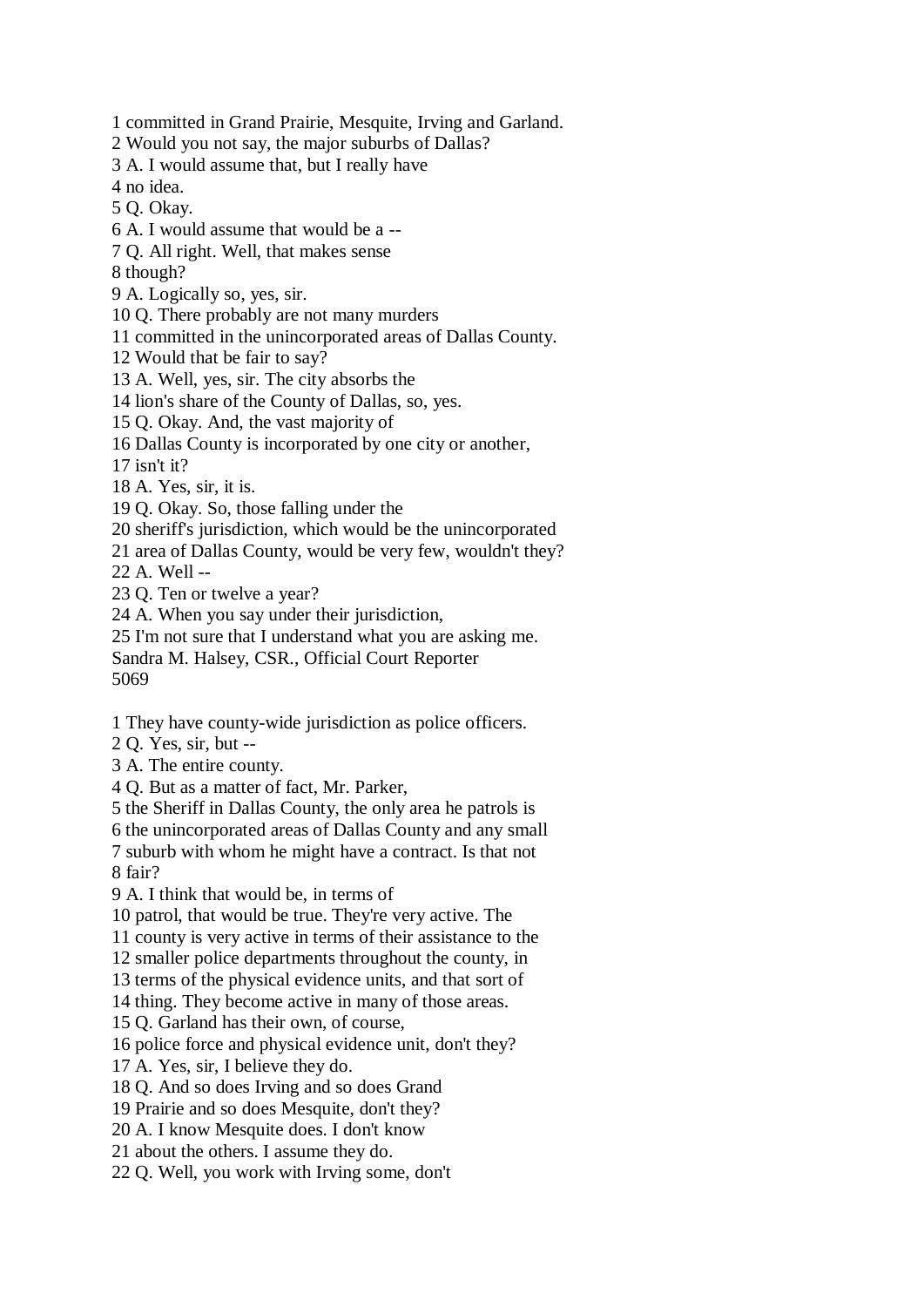23 you?

24 A. No, sir. If I have done anything for 25 Irving, it's been so long, I don't remember. I'm sure I Sandra M. Halsey, CSR., Official Court Reporter 5070

1 may have at some point in time.

2 Q. All right. There are -- other than

3 the major suburbs of Dallas, there are probably another,

4 what, 14 or 15 or 16, maybe, little suburbs that --

5 Sunnyvale, things like that?

6 A. In the County of Dallas?

7 Q. Yes, sir.

8 A. Oh, I'm sure there is, yes.

9 Q. Now, Mr. Parker, I would assume that

10 you were called in as an advisor in this case?

11 A. Yeah, I think that would be a fair

12 characterization.

13 Q. Okay. And were you paid for your

14 services?

15 A. Well, they agreed to pay me. I have

16 not been paid.

17 Q. Have you submitted a statement yet?

18 A. No, I haven't.

19 Q. All right. You expect to be paid by

20 them?

21 A. Yes, I do.

22 Q. Okay. And how do you charge for

23 something like this, where you come in as an advisor?

24 A. I made an agreement with the --

25 discussed it with the chief of police.

Sandra M. Halsey, CSR., Official Court Reporter 5071

1 Q. Okay. And would you share that with

2 us?

3 A. The discussion or the agreement?

4 Q. Well, just tell us the dollar amount.

5 A. You want the amount? Is that what you

6 want?

7 Q. Yes.

8 A. One dollar.

9 Q. Okay. So you are basically just doing

10 this as a gratis?

11 A. Basically, yeah, exactly.

12 Q. Okay.

13 A. One dollar.

14 Q. Well, I assume that you have not been

15 paid yet though, have you?

16 A. I have not.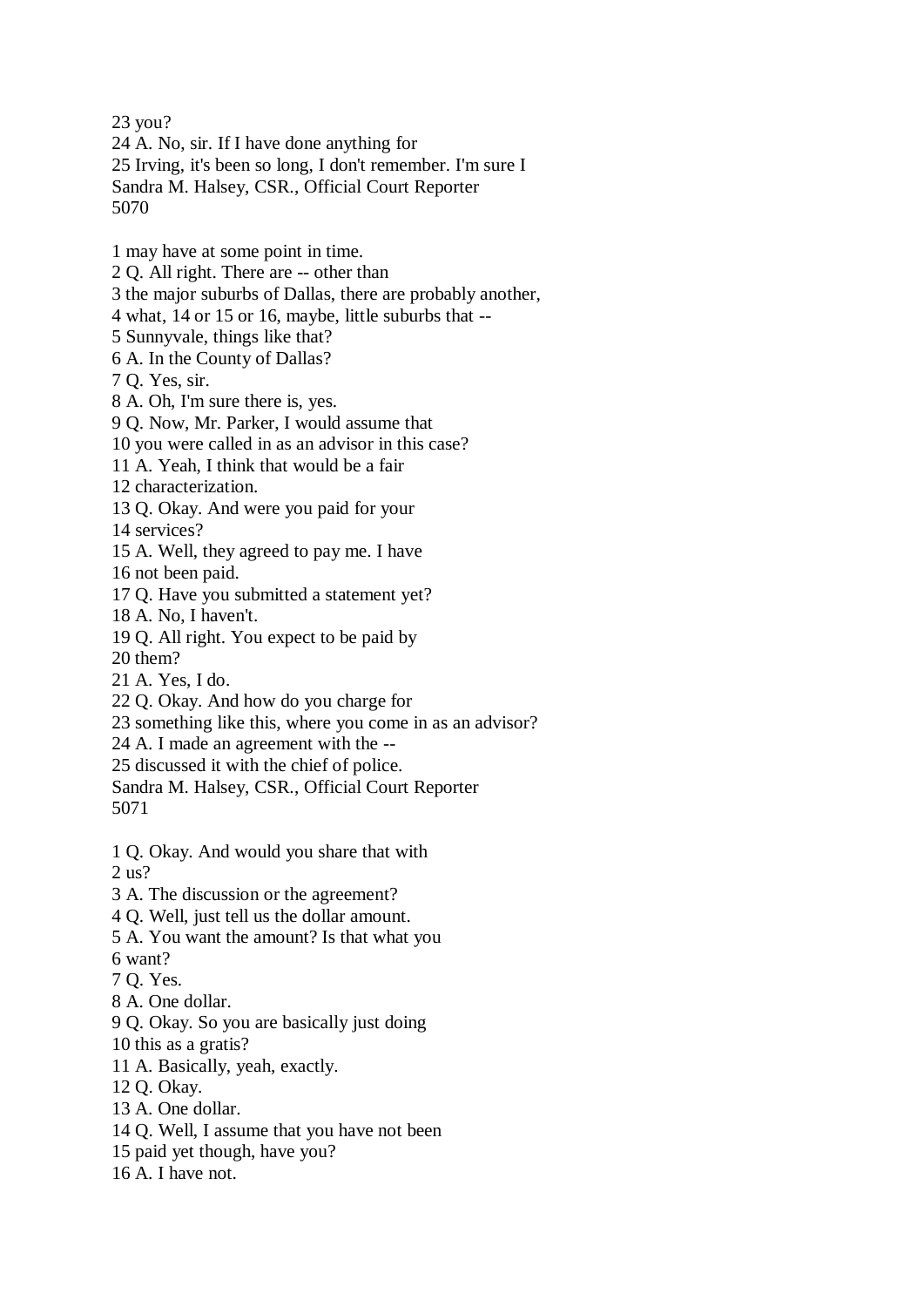17 Q. All right.

18 A. In fairness, I have not invoiced them 19 yet, either.

20 Q. I assume you will be paid for your --

21 reimbursed for your expenses, won't you?

22 A. I hope so, yes, sir.

23 Q. Okay. The DA's office taking care of

24 your room and board and that sort of thing?

25 A. They haven't yet.

Sandra M. Halsey, CSR., Official Court Reporter 5072

1 Q. Well, you haven't checked out yet,

2 have you?

3 A. No.

4 Q. Did you come in last night?

5 A. Yes, sir, I did.

6 Q. Did you drive down or fly down?

7 A. I flew down.

8 Q. To San Antonio?

9 A. Yes, sir.

10 Q. Now, did you call Rowlett or did they

11 call you?

12 A. They called me.

13 Q. Okay. And, do you know who called

14 you, do you recall who called you?

15 A. No, it was one of the detectives, I

16 believe. I don't recall which one.

17 Q. Okay.

18 A. I don't know -- until I was involved

19 out there, I don't know many of those people on a

20 personal basis.

21 Q. Okay. Hadn't worked with them before

22 on any cases of theirs?

23 A. Never.

24 Q. Okay. And, don't remember who called 25 you?

Sandra M. Halsey, CSR., Official Court Reporter 5073

1 A. No, sir, I don't. 2 Q. Okay. Did you go out there, I guess 3 the 17th? 4 A. I think it was the 16th, but I'm not 5 certain about that.

6 Q. 16th? Okay.

7 A. A couple of days before the arrest was 8 made.

9 Q. Okay. And did you meet with the

10 detectives out there?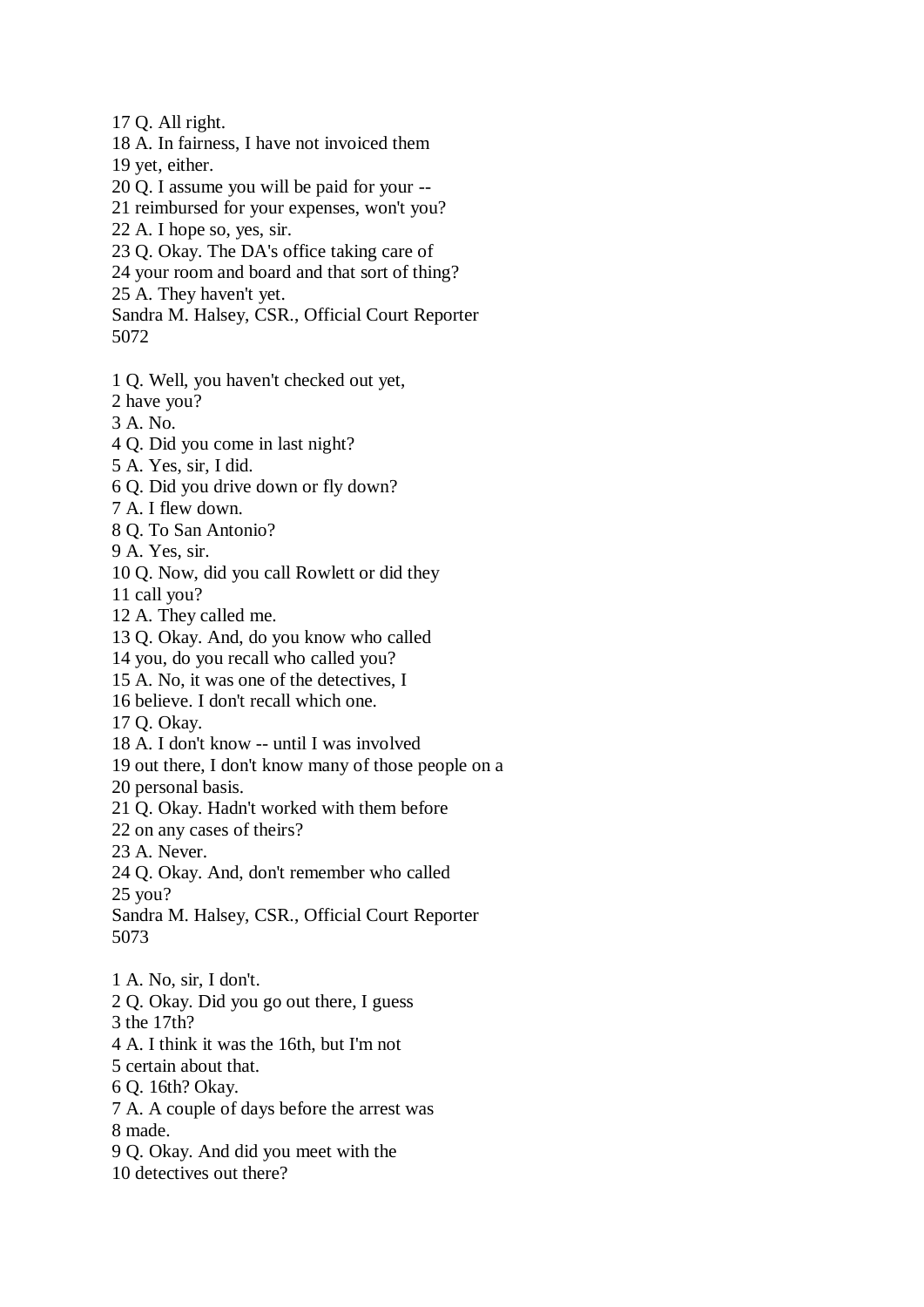12 Q. Okay. And was your purpose in meeting 13 with them to go over their reports or their evidence? 14 A. Yes. 15 Q. Okay. And, do you recall who you met 16 with out there? 17 A. There were a lot of them, Mr. Mulder. 18 Q. Six or eight? 19 A. Six or eight probably, yes. 20 Q. Okay. You met in one of the 21 conference rooms out there, did you? 22 A. Yes, we did. 23 Q. The chief was there I guess, wasn't 24 he? 25 A. He was. Sandra M. Halsey, CSR., Official Court Reporter 5074 1 Q. And you formalized your agreement at 2 that time I suspect? 3 A. I did. 4 Q. Okay. And how long did you go over 5 the evidence with them? 6 A. I spent most of that day out there, 7 several hours. I didn't keep up with the time. Most of 8 the day and late into the evening. 9 Q. Yes, sir. Did you go out to the 10 scene? 11 A. Not at that time. I did subsequently. 12 Q. When did you go out to the scene? 13 A. The following day. I think it was the 14 17th, but I'm not certain. 15 Q. Okay. How long did you spend with 16 them, Mr. Parker, on the 16th? 17 A. I'm sorry? 18 Q. How long did you spend out at Rowlett 19 the 16th? 20 A. The police department? 21 Q. Yes, sir. 22 A. The first day out there? 23 Q. Yes, if that was the 16th. 24 A. I think it was the 16th. Seven or 25 eight hours. Sandra M. Halsey, CSR., Official Court Reporter 5075 1 Q. Seven or eight hours? 2 A. I think so, yes. 3 Q. Okay. And that was spent interviewing 4 the officers?

11 A. Yes, sir, I did.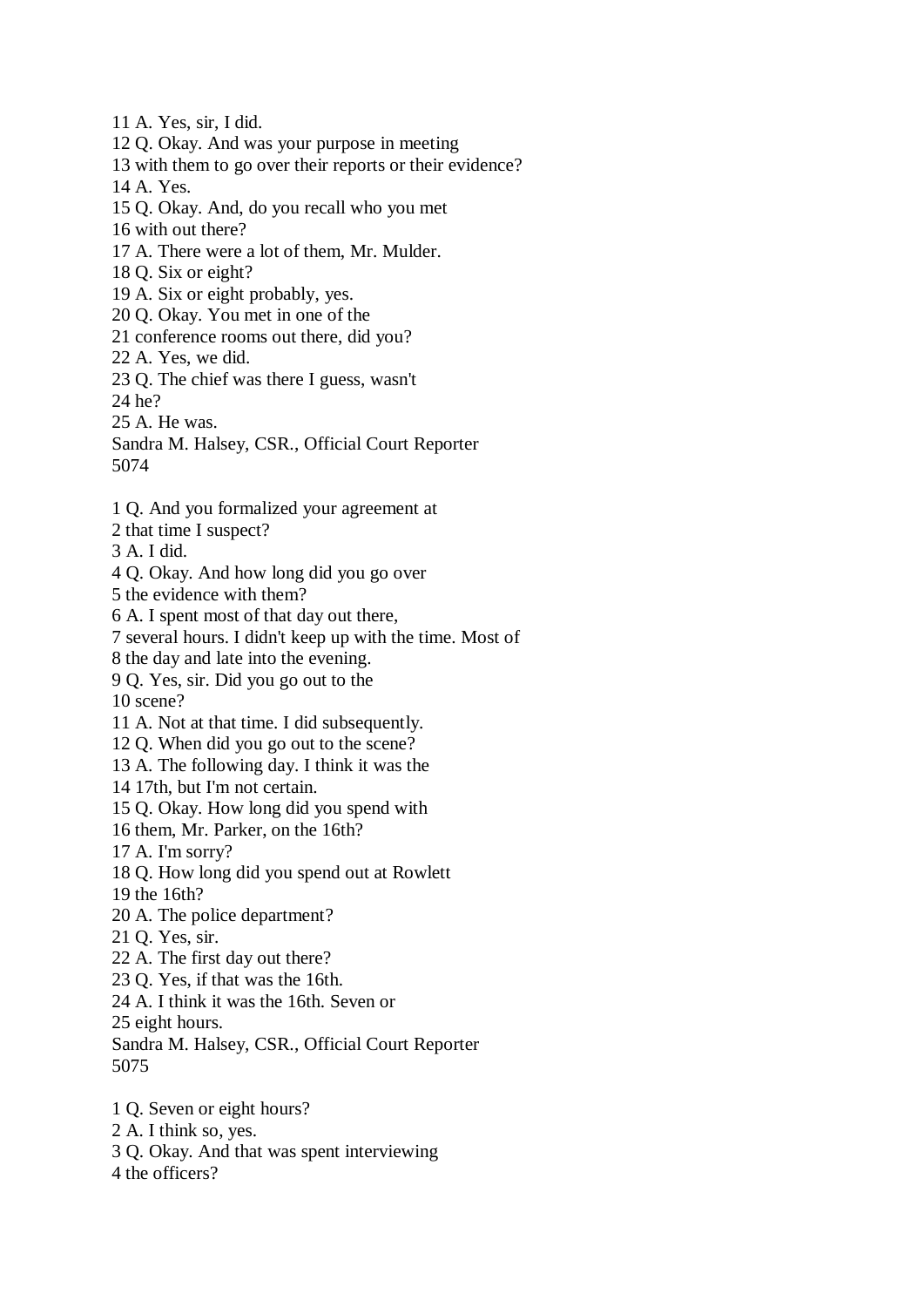5 A. No, it was not.

6 Q. Okay. Did you look at photographs?

7 A. I looked at photographs.

8 Q. Okay. Did you look at all of the

9 photographs that were taken?

10 A. I looked at a considerable number of

11 them.

12 Q. Several hundred?

13 A. It was considerable number of

14 photographs. I, of course, didn't count them. A lot, a

15 lot of photographs.

16 Q. Did you give them any suggestions on

17 taking photographs?

18 A. No, I did not.

19 Q. Did you -- were you able to piece

20 together what had happened through the photographs, or at

21 the crime scene?

22 A. Yes, sir, some, to some degree. That

23 and a sketch of the floorplan.

24 Q. Did you think it was curious that they

25 didn't have overall shots of the scene, like you would

Sandra M. Halsey, CSR., Official Court Reporter 5076

1 get, if you backed into a corner and shot all around and

2 went to another corner and went to various extremities of

3 the room?

4 A. Well, they did. They had a video,

5 that I looked at, a video that showed great detail.

6 Q. You have looked at a video?

7 A. Um-hum. (Witness nodding head

8 affirmatively.)

9 Q. Okay. How about photographs? Did you

10 find any photographs that were shot from the extremities

11 of the room?

12 A. Not that I recall.

13 Q. Okay.

14 A. Most of them appeared to be pretty

15 tight shots as I recall.

16 Q. Mr. Parker, did you interview the

17 paramedics?

18 A. No, sir, I did not.

19 Q. Did you review any of their reports?

20 A. No, sir, I don't believe I did.

21 Q. Okay. Is it fair to say, and when you

22 talk about three or four hundred cases a year that you,

23 as a supervisor, familiarize yourself with, you are not

24 talking about going to the scene of three or four hundred

25 murders a year, are you?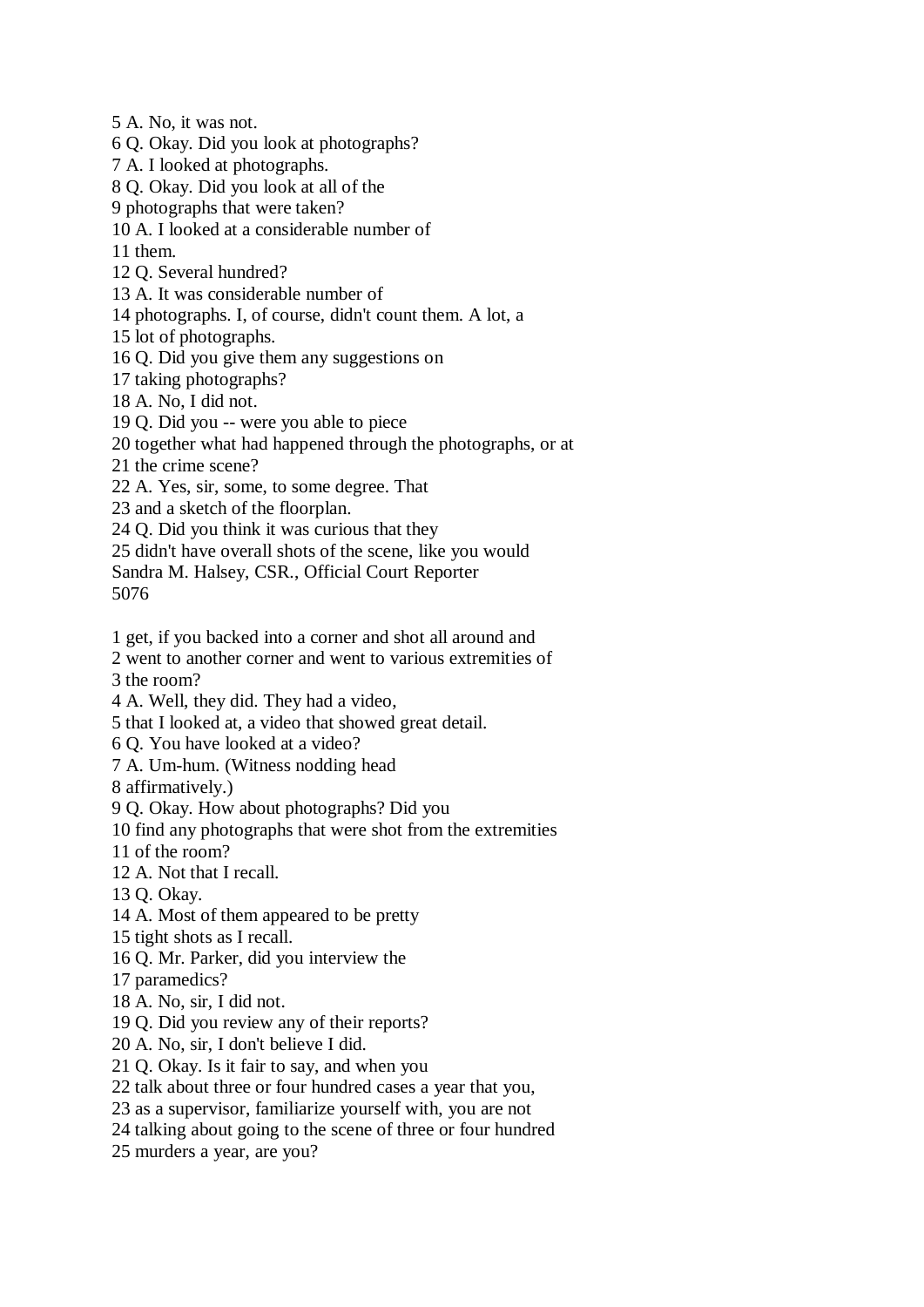## Sandra M. Halsey, CSR., Official Court Reporter 5077

1 A. No, sir.

2 Q. You are just talking about reviewing. 3 I assume you reviewed the homicide reports that came into 4 your unit? 5 A. Yes, of course, I reviewed every one 6 of those, and I would say I went to the scene at least 7 half of those now. You go out on many death cases, a 8 couple of hundred, or two or three hundred suicides a 9 year, that sort of things. 10 Q. Okay. Those would be -- I'd take it, 11 the cases in Dallas that you saw, how many would you 12 handle personally? 13 A. I had some role in at least half of 14 those cases, probably more. 15 Q. Would that be just going out to the 16 scene and making suggestions to the officers to whom the 17 case was assigned? 18 A. In some cases. More often than not, I 19 had a more active role than that. 20 Q. Okay. You would take part in 21 interrogation of the witnesses? 22 A. Yes, sir. 23 Q. Okay. And many times interrogating 24 the suspect or the accused? 25 A. Yes, sir. Sandra M. Halsey, CSR., Official Court Reporter 5078 1 Q. Okay. But at any rate, with the crime 2 scenes that you have seen, Mr. Parker, is it not fair to 3 say, that practically all crime scenes are contaminated 4 to one degree or another? 5 A. Yes. 6 Q. That is fair to say, isn't it? 7 A. I agree with that. 8 Q. Okay. And it is especially so if 9 there have been paramedics, or the first responders on 10 the scene were paramedics, it's especially so, isn't it? 11 A. Yes, sir, that is a common problem at 12 crime scenes. 13 Q. Okay. And you can multiply that if 14 there are multiple victims, can't you? 15 A. Well, I don't know about that. 16 Q. Well, it -- 17 A. Well, it has to do with the 18 physical -- the size of the physical area more than, I 19 would think the number of people there, if I am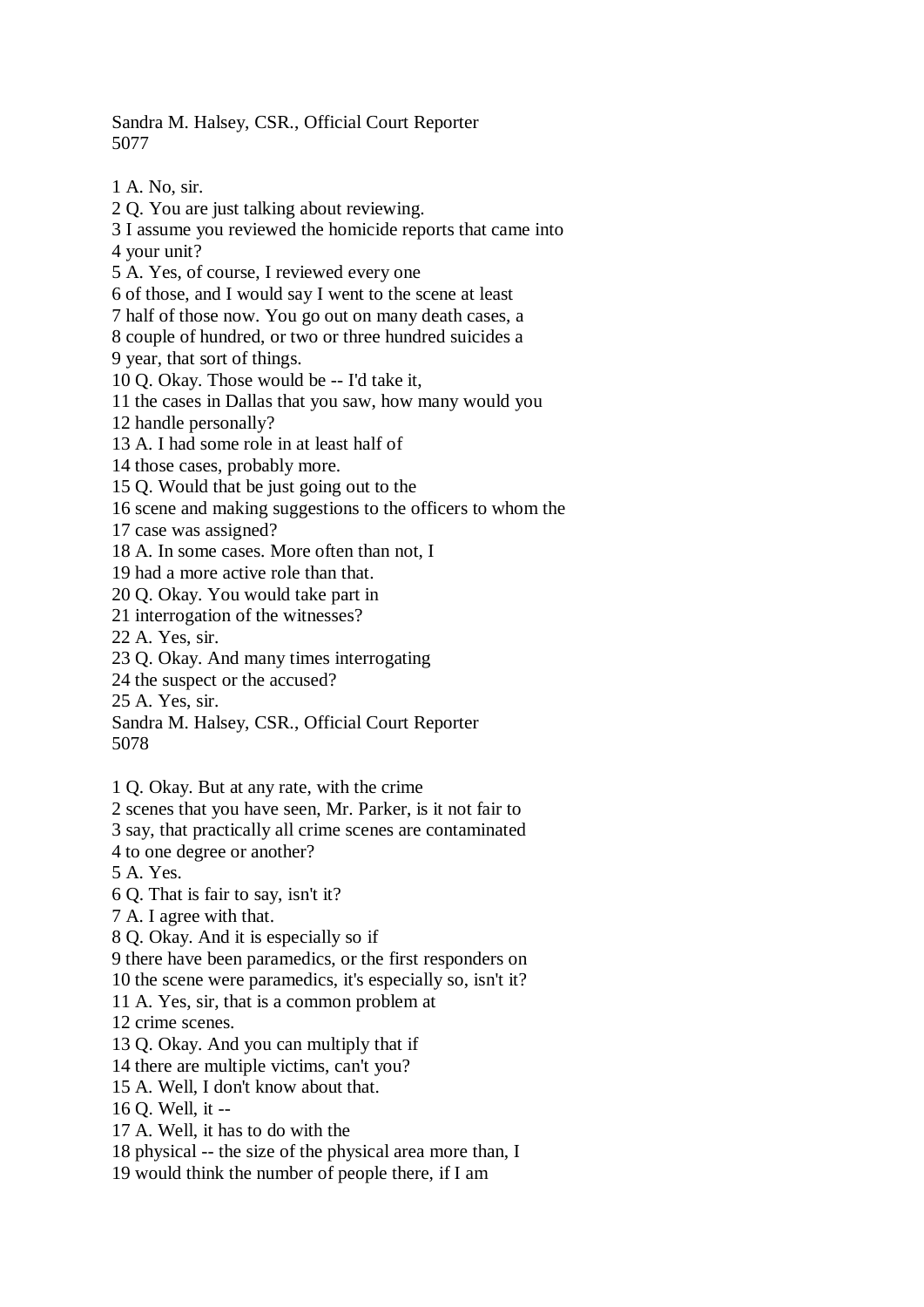20 understanding your question.

21 Q. Well, maybe we could say the more

22 victims involved and the smaller the area, the more

23 confusion there is many times.

24 A. Well, yes, but on the other hand, if

25 it's confined to a smaller area, you know, where the

Sandra M. Halsey, CSR., Official Court Reporter 5079

1 limits of the crime scene actually stopped, is

2 undetermined at that time.

3 Q. Okay. But would it, in your judgment,

4 contaminate the scene if there were six or seven

5 paramedics on the scene rendering some sort of emergency

6 assistance to the victims?

7 A. Well --

8 Q. It could?

9 A. Well, I think if I am following your

10 question, there is always going to be something

11 characterized as contamination.

12 There is always going to be something

13 changed there when people are involved. They are going

14 to move things, change things.

15 Q. Sure.

16 A. Is that what you are asking me?

17 Q. Yes, sir, that is what I am asking

18 you.

19 A. Yes, sir.

20 Q. And perhaps paramedics are less,

21 maybe, conscious of the evidentiary value of certain

22 objects than police officers are. Would that be fair to 23 say?

24 A. Yes, I think so. Their focus is on

25 victims, and I think that would be fair to say, yeah.

Sandra M. Halsey, CSR., Official Court Reporter

5080

1 Q. And you have seen situations, I dare

2 say, where paramedics have moved pieces of evidence?

3 A. I have, yes.

4 Q. Okay. And matter of fact, you have

5 seen cases, have you not, where police officers have

6 moved evidence?

7 A. I have, yes.

8 Q. Everybody wants to touch the gun,

9 don't they?

10 A. It's a common concern, yes, sir.

11 Q. Okay. And, everybody wants to see

12 where it happened, don't they?

13 A. Everybody wants to come in and look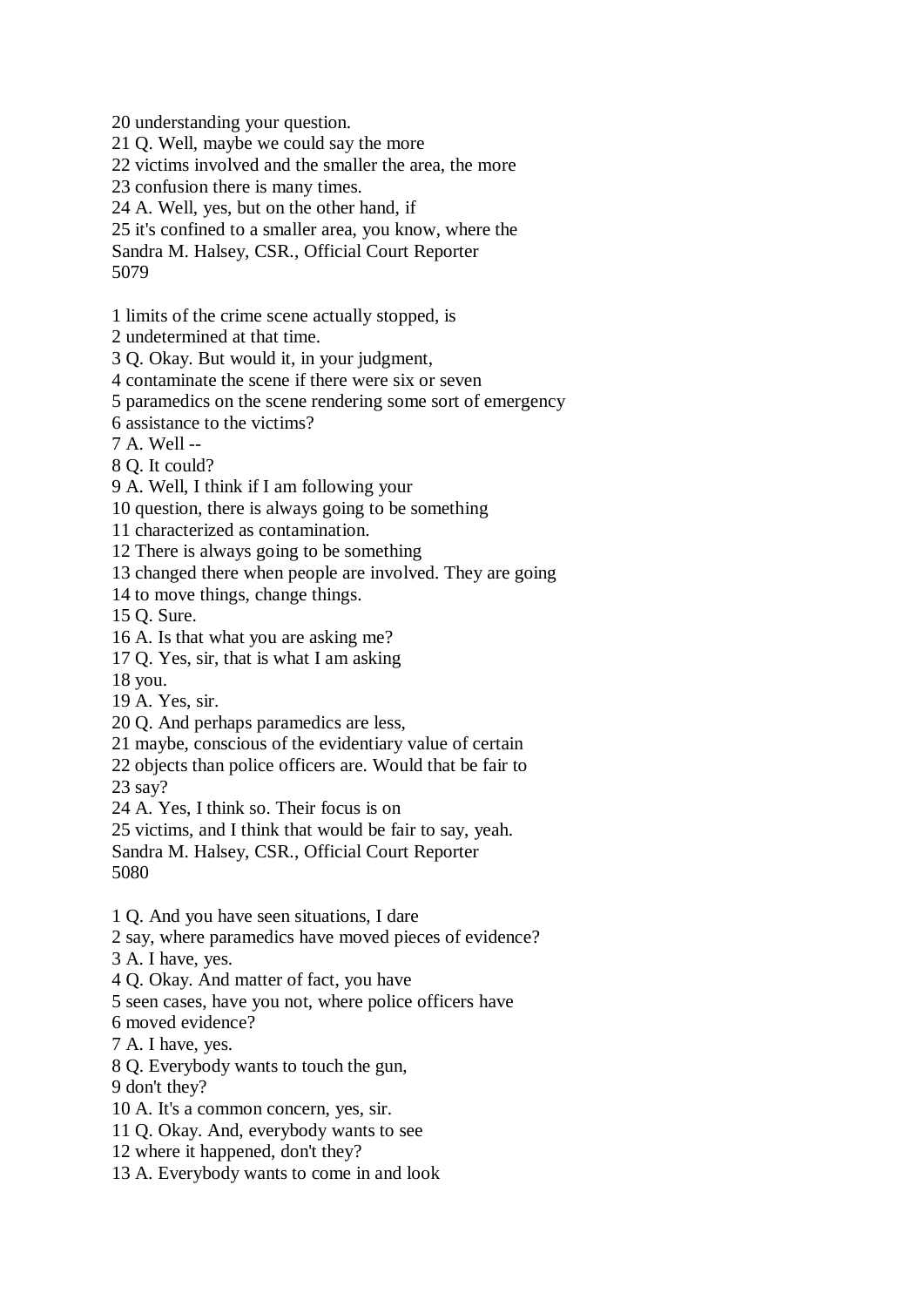14 around.

15 Q. Mr. Parker, everybody wants to get a

16 drink of water, everybody wants to use the bathroom,

17 don't they?

18 A. That is a common problem, yes, sir.

19 Q. Okay. Now, in going through the crime

20 scene many times, Mr. Parker, don't you find that

21 officers in their walk-through, or in there curiosity

22 have actually kicked evidence around?

23 A. Yes.

24 Q. Such as, not this case, but such as

25 cartridge cases, in a shooting where cartridge cases are Sandra M. Halsey, CSR., Official Court Reporter

5081

1 ejected, they will kick them around on the floor?

2 A. Yes, sir.

3 Q. In cases where there is traffic and

4 there might be objects on the floor, those could be

5 kicked around, those objects?

6 A. Yes.

7 Q. Small objects?

8 A. Yes, of course.

9 Q. And you have seen that happen, haven't 10 you?

11 A. Of course, yes.

12 Q. And it's not unusual?

13 A. It's not unusual, no, sir.

14 Q. Mr. Parker, you are a skilled

15 interrogator, are you not?

16 A. I have spent a considerable amount of

17 time doing that.

18 Q. Well, I mean, don't be modest. You're

19 a skilled interrogator, are you not?

20 A. By definition, I'll leave that to you.

21 Q. Well, I think you are. And when you

22 interrogate someone, of course, you would -- it would be

23 fair to say that you would have the advantage, would you

24 not, with your experience?

25 A. It depends on who you're talking to,

Sandra M. Halsey, CSR., Official Court Reporter 5082

1 Mr. Mulder.

2 Q. Well, let's say you are talking to a

3 26 year old who has not had any experience with the

4 police as opposed to a five-time loser who has been in

5 and out of the joint, most of his adult life and is

6 maybe --

7 A. Well, can you define this advantage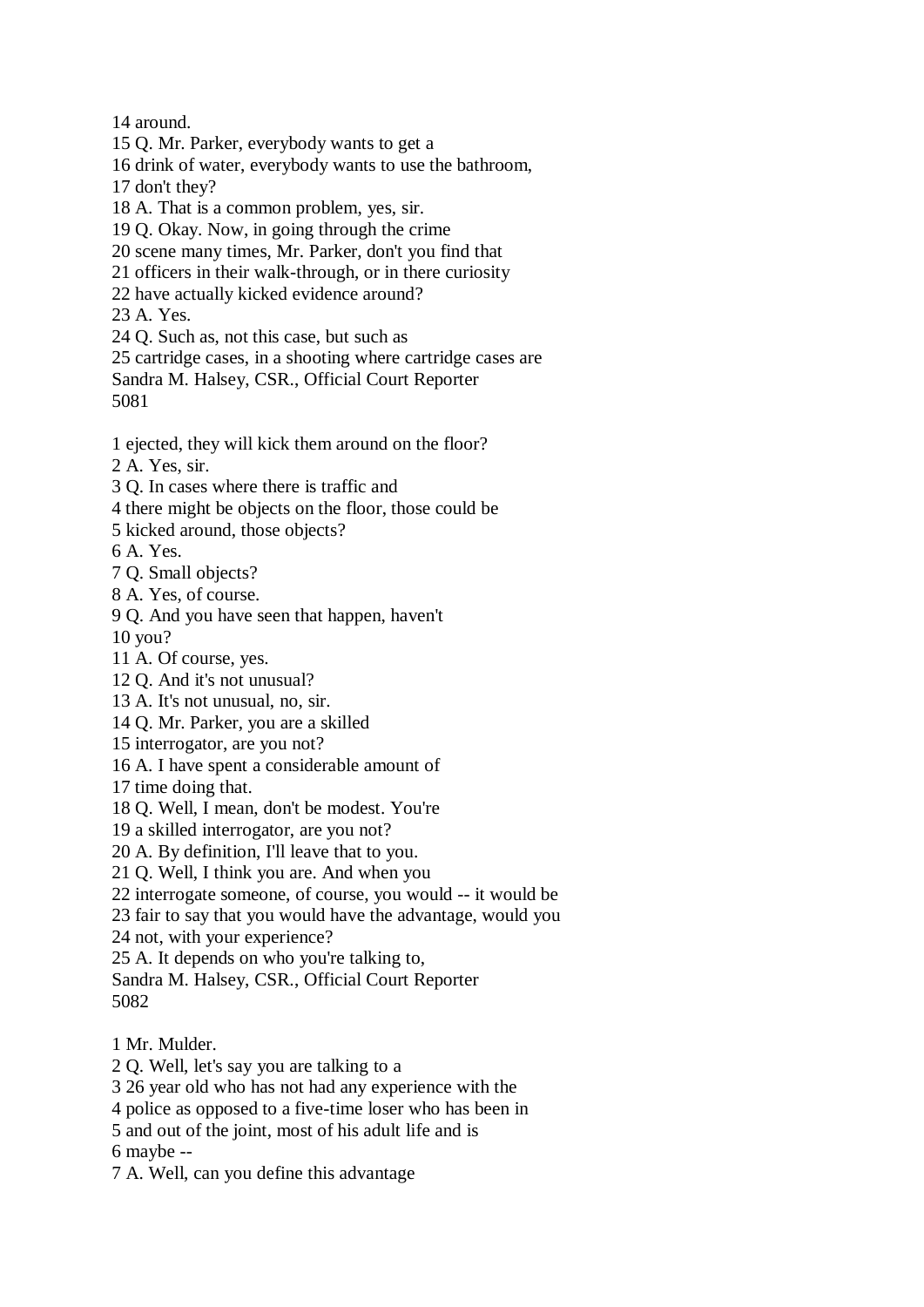8 that you are speaking of so I might be --

9 Q. Well, you are certainly more mature

10 and more experienced, are you not?

11 A. More --

12 Q. Than a 26 year old?

13 A. I am now, yes.

14 Q. Than say Darlie Routier would have

15 been? Or was at the time you talked to her?

16 A. I'm more mature then and now, yes.

17 Q. All right. Now, Mr. Parker, can you

18 tell us basically what you understood about the evidence

19 at that -- at the time that you first talked to her?

20 A. What I understood about the evidence?

21 Q. Yes, sir.

22 A. Well, I understood that the call came

23 in about 2:00 o'clock that morning, and the report was

24 that there was an intruder there. There were obviously

25 two children murdered.

Sandra M. Halsey, CSR., Official Court Reporter 5083

1 The investigation of the evidence that

2 was passed along to me indicated that it couldn't

3 possibly have happened that way. The evidence was in

4 direct contradiction to the way the crime was reported to

5 have occurred.

6 Q. Okay.

7 A. I can give you more details about

8 that.

9 Q. Yes. Did they discuss with you the

10 screen that had been cut?

11 A. Yes.

12 Q. Okay. And did you have access to Mr.

13 Linch's report?

14 A. I didn't see any written report from

15 Mr. Linch, but I was informed -- that I recall. But I

16 was informed, I recall clearly, that the knife that was

17 used to cut the screen was found in the kitchen in a

18 block that contains knives, a block that the knife had

19 been found there that was used to cut that screen.

20 Q. They just gave you the shorthand

21 rendition?

22 A. Yeah. I don't think Linch had even

23 prepared a report at that time. I don't remember

24 reading --

25 Q. Did you talk with Charlie Linch?

Sandra M. Halsey, CSR., Official Court Reporter 5084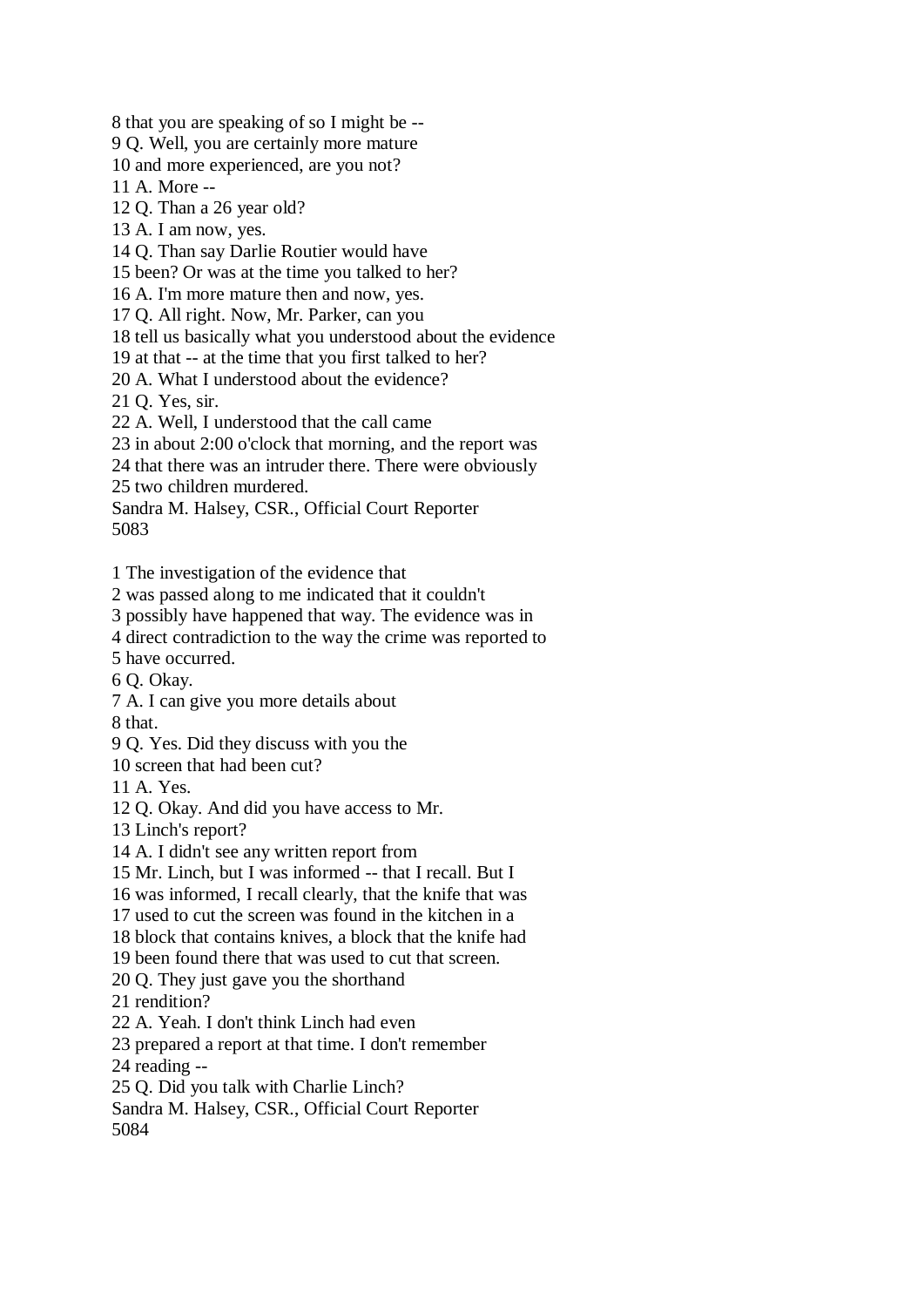1 A. Not about this, no.

2 Q. Okay. Did they -- when they gave you

3 the information on the screen and the knife, did you see

4 the knife?

5 A. No, I saw a picture of it.

6 Q. Did they tell you that it was a bread

7 knife, Mr. Parker?

8 A. A bread knife?

9 Q. This is not the knife, but did they

10 tell you that the knife that had been used to cut the

11 screen was a bread knife?

12 A. No.

13 Q. They didn't?

14 A. No.

15 Q. Okay. Did they tell you -- they just

16 told you that they had the knife that had cut the screen?

17 A. Yes. They told me it came out of that

18 set --

19 Q. Okay.

20 A. -- of knives that was in the kitchen.

21 Q. Well, did they tell you that, actually

22 what Mr. Linch had told them, was that he had, after the

23 knife had been processed for fingerprints, that he had

24 examined the serrated blade of the knife, and in some

25 area, approximately one inch in from the point and

Sandra M. Halsey, CSR., Official Court Reporter 5085

1 approximately five inches from the point -- in this area 2 right in here -- that he had found a fiberglass -- what 3 appeared to him to be a part of a fiberglass rod, and 4 that the screen threads, the threads of the screen that 5 made up the -- made up the fabric screen on that window, 6 that each of those threads had approximately 50 7 fiberglass rods in it, and that they were covered with a 8 rubber-like PVC material. And that he found one of those 9 fiberglass rods on that knife, and found some rubber 10 dust. And that he couldn't say that the rubber dust and 11 the rod had actually been together at any time, in fact, 12 the only thing he could do was compare the rod and the 13 rubber dust with PVC from the screen and the fiberglass 14 from the screen, and say that they appeared under a 15 microscope to be the same. 16 That the objects on the knife were so 17 minuscule that he couldn't subject them to any sort of 18 scientific test to determine whether or not these items 19 on the knife actually came from the scene. Did they give 20 you that much detail?

21

22 MR. GREG DAVIS: I'm sorry. I have to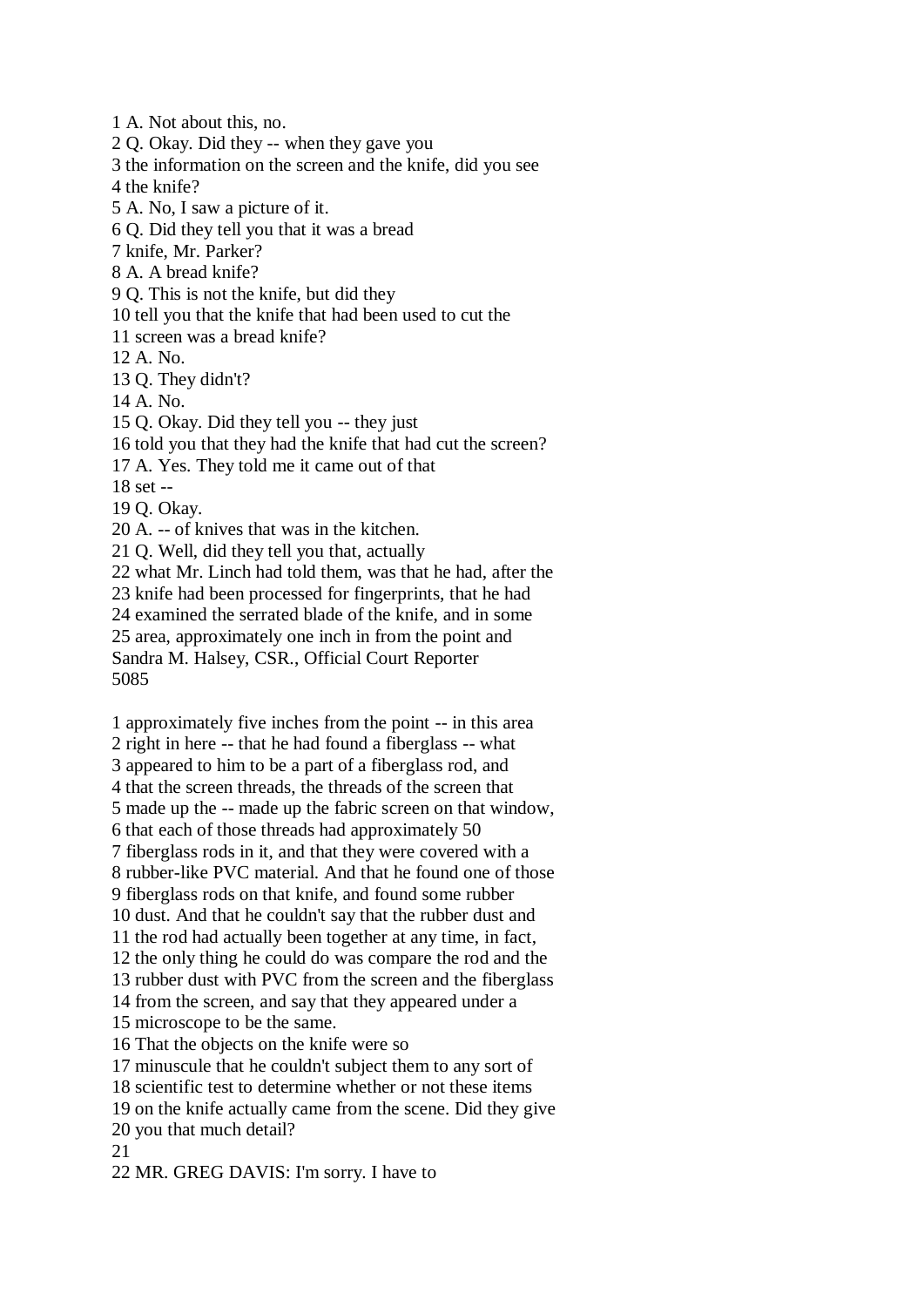23 object to the misleading nature unless he also includes 24 the fact that the glass material was also embedded into 25 the rubber material and he has stated that he believes Sandra M. Halsey, CSR., Official Court Reporter 5086

1 they were deposited at the same time. 2 THE COURT: All right. With that 3 statement, you may answer the question. 4 THE WITNESS: I'm not sure I 5 understood the question. 6 7 BY MR. DOUGLAS MULDER: 8 Q. Well, I just wanted to know if they -- 9 if he told you that the -- if they gave you the absolute, 10 and told you that the knife was used to cut the screen, 11 or if they gave you the long rendition, and said simply 12 that, what they found on the knife under a microscope, 13 that it was so minuscule, one, that they couldn't subject 14 it to any sort of scientific test other than a 15 microscope; and two, that all they could say was that it 16 was -- it appeared to be the same as the screen. And 17 that meant it was consistent with having come from the 18 screen but it could have come from someplace else as 19 well. Did they give you that much detail? 20 A. Well, they told me that Charlie Linch, 21 who I have known for many years and have great confidence 22 in, had examined the knife found in the kitchen, and that 23 it was his firm conclusion that that was the knife that 24 was used to cut that screen, due to some material or some 25 process that Mr. Linch had used. They didn't go into Sandra M. Halsey, CSR., Official Court Reporter 5087 1 great microscopic detail.

2 Q. And, you would suspect then that he

3 would tell this jury the same thing if he were under

4 oath, wouldn't you?

5 A. I would expect he would -- who would

6 tell the jury what?

7 Q. Mr. Linch would.

8 A. I feel certain Mr. Linch could

9 probably explain it in much better detail than I could.

10 Q. All right. But you would suspect that

11 Mr. Linch would tell this jury the same thing that you

12 understood that he was -- the position he was taking?

13 A. Basically, sure.

14 Q. Okay. Were you also told, Mr. Parker,

15 that Mr. Linch had identified one of the defendant's

16 blonde hairs in the window?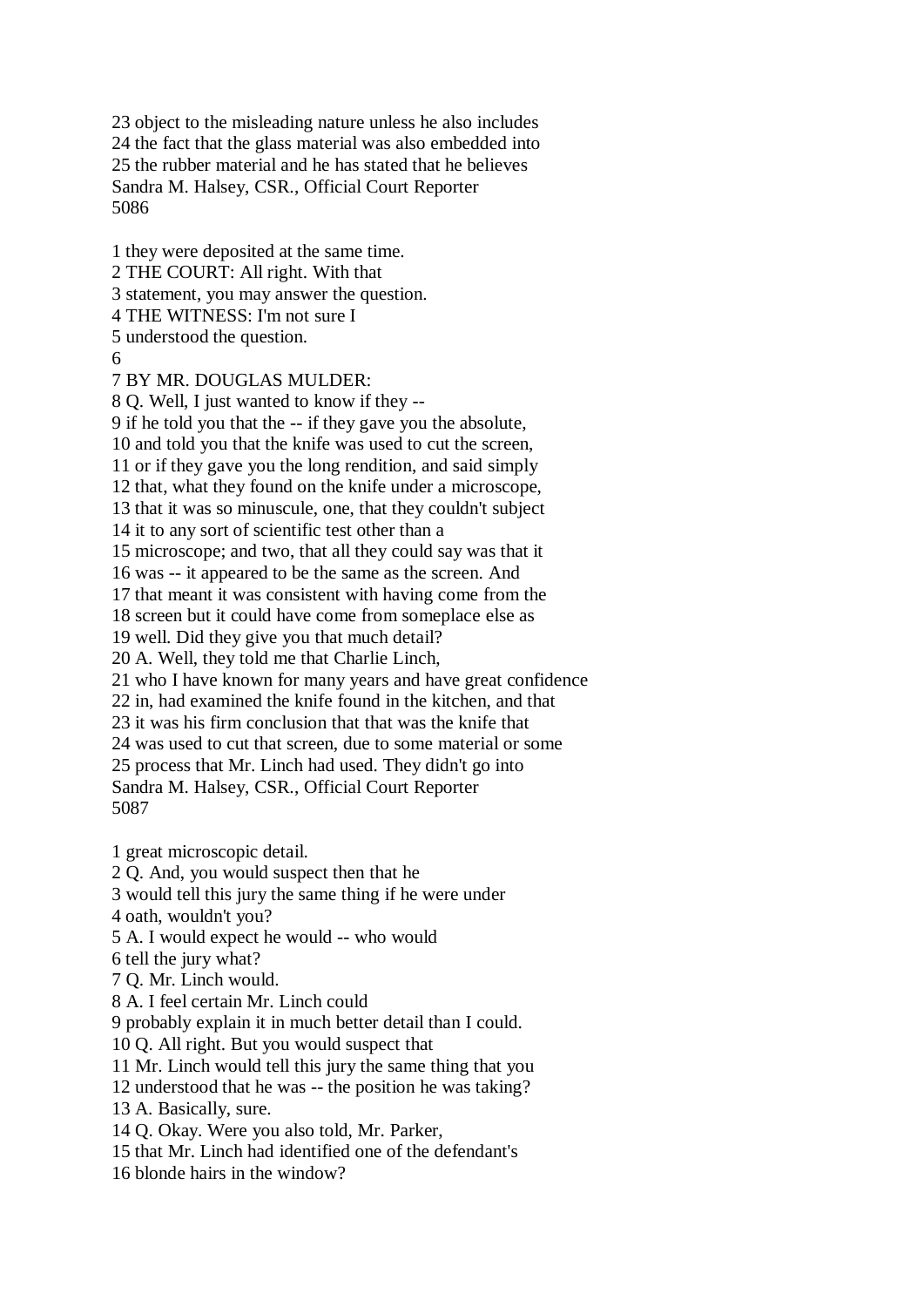17 A. No. 18 Q. You were not told that? 19 A. No. 20 Q. Okay. Did -- 21 A. No. 22 Q. Did Mr. Linch, this man in whom you 23 have great confidence, did he ever tell you that he had 24 initially identified a hair on the window as being that 25 from the defendant? Sandra M. Halsey, CSR., Official Court Reporter 5088

- 1 A. No, sir, as I told you, I didn't talk
- 2 to Mr. Linch.
- 3 Q. Okay. But he didn't tell you in a
- 4 subsequent conversation?
- 5 A. No, I have not had any conversations
- 6 with him about this case at all.
- 7 Q. All right. So, you had heard about
- 8 the screen; is that right?
- 9 A. Um-hum. (Witness nodding head
- 10 affirmatively.) Yes, sir.
- 11 Q. Okay. And did they tell you that the
- 12 mulch outside the window had not been disturbed?
- 13 A. They did, yes, sir.
- 14 Q. And did you put significance in that?
- 15 A. Some, not an overwhelming
- 16 significance.
- 17 Q. Why did you put significance in that?
- 18 A. Why did I put significance in the fact
- 19 that the mulch was undisturbed?
- 20 Q. Yes, sir.
- 21 A. Well, someone leaving in haste from a
- 22 murder scene you would assume is going to be very bloody,
- 23 in their haste, you could expect to see some disturbance
- 24 there, to one degree or another.
- 25 Q. Why would you expect to see that?
- Sandra M. Halsey, CSR., Official Court Reporter 5089
- 
- 1 A. I mean, you can only draw a fair
- 2 conclusion though from what you do see, versus a safer
- 3 assumption from what you don't find.
- 4 Q. Okay. Why would you expect to see
- 5 some disturbance in the mulch?
- 6 A. Well, it would be a distinct
- 7 possibility, Mr. Mulder, that someone would step in that 8 in their haste.
- 
- 9 Q. But why would they step in the mulch?
- 10 A. Because it's there and it's kind of in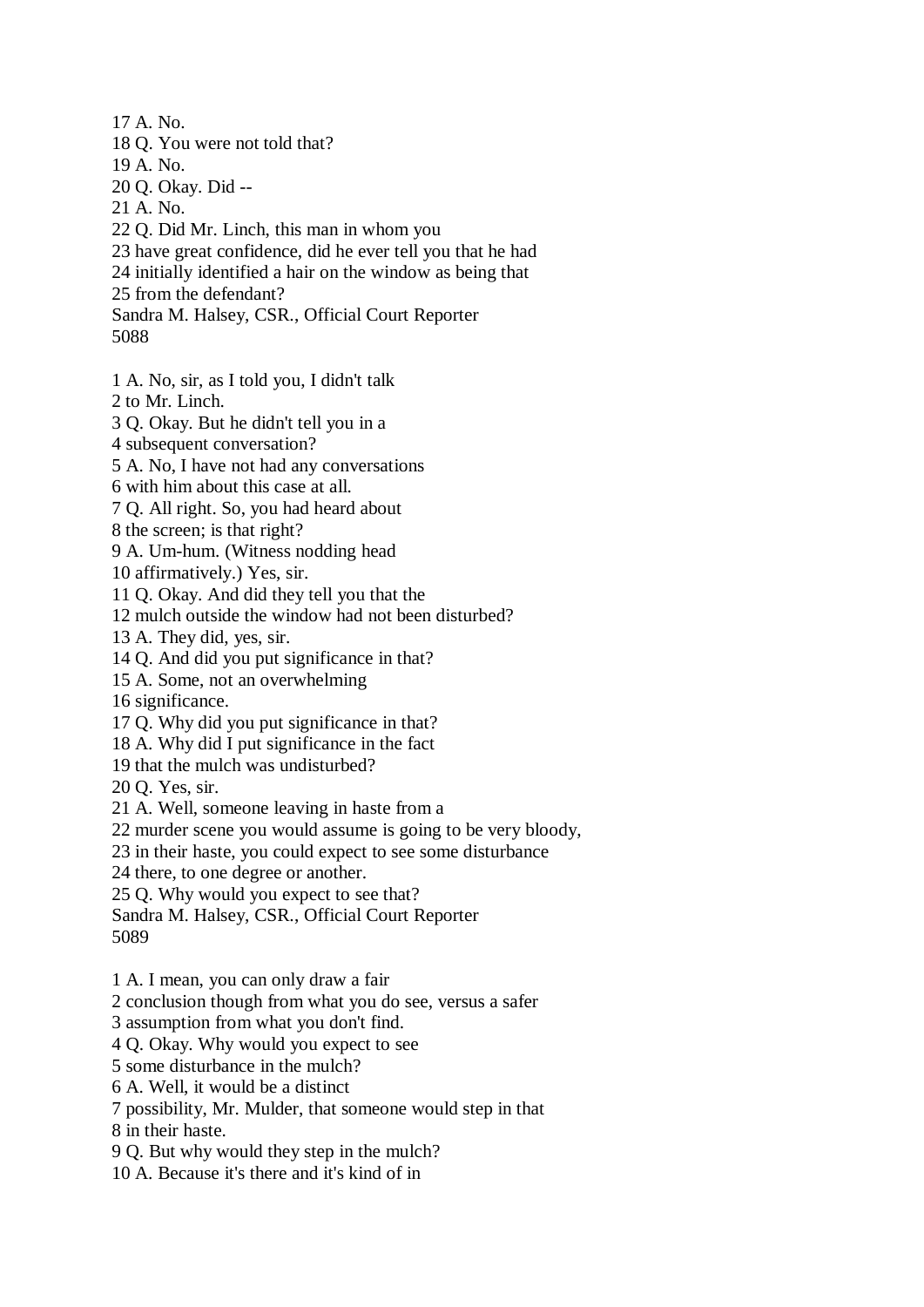11 the way.

12 Q. Oh, you were led to believe that the

13 mulch was in the way and they would have to step in the 14 mulch?

15 A. Well, I looked at the photographs and

16 I wouldn't say you had to step in it, but it would be

17 very easy to do, yes.

18 Q. The mulch is actually in a flowerbed,

19 isn't it?

20 A. Yes, sir, as I recall.

21 Q. Or did you think that the mulch was

22 below the window?

23 A. I was thinking the mulch you were

24 referring was going to be outside the fence.

25 Q. Outside the fence?

Sandra M. Halsey, CSR., Official Court Reporter

5090

1 A. I thought that was what you were

2 referring to.

3 Q. Out in the alley part?

4 A. I suppose you could characterize it

5 that way, outside of the fence.

6 Q. Could you show me the photograph, Mr.

7 Parker, where the mulch -- has the mulch outside in the 8 alley?

9 A. I don't have any photographs with me.

10 Q. Okay. But that was significant to

11 you, the mulch in the ally, was it?

12 A. I said it was some sort of

13 significance, Mr. Mulder. I said, it's not overwhelming.

14 Q. Okay. Did you -- did the fence, was

15 that significant to you?

16 A. Somewhat, yes, from what I understood

17 that it would be.

18 Q. What did you think was significant

19 about the fence that kept the mulch, I guess, out of the

20 back yard?

21 A. What?

22 Q. No. What did you -- I'll be fair with

23 you. There isn't any mulch in the alley.

24 A. Okay.

25 Q. Okay. What was significant about the

Sandra M. Halsey, CSR., Official Court Reporter 5091

1 fence?

2 A. Well, what I recall being significant

3 about the fence, it was white, I was informed that the

4 gate was very difficult to close. That it was closed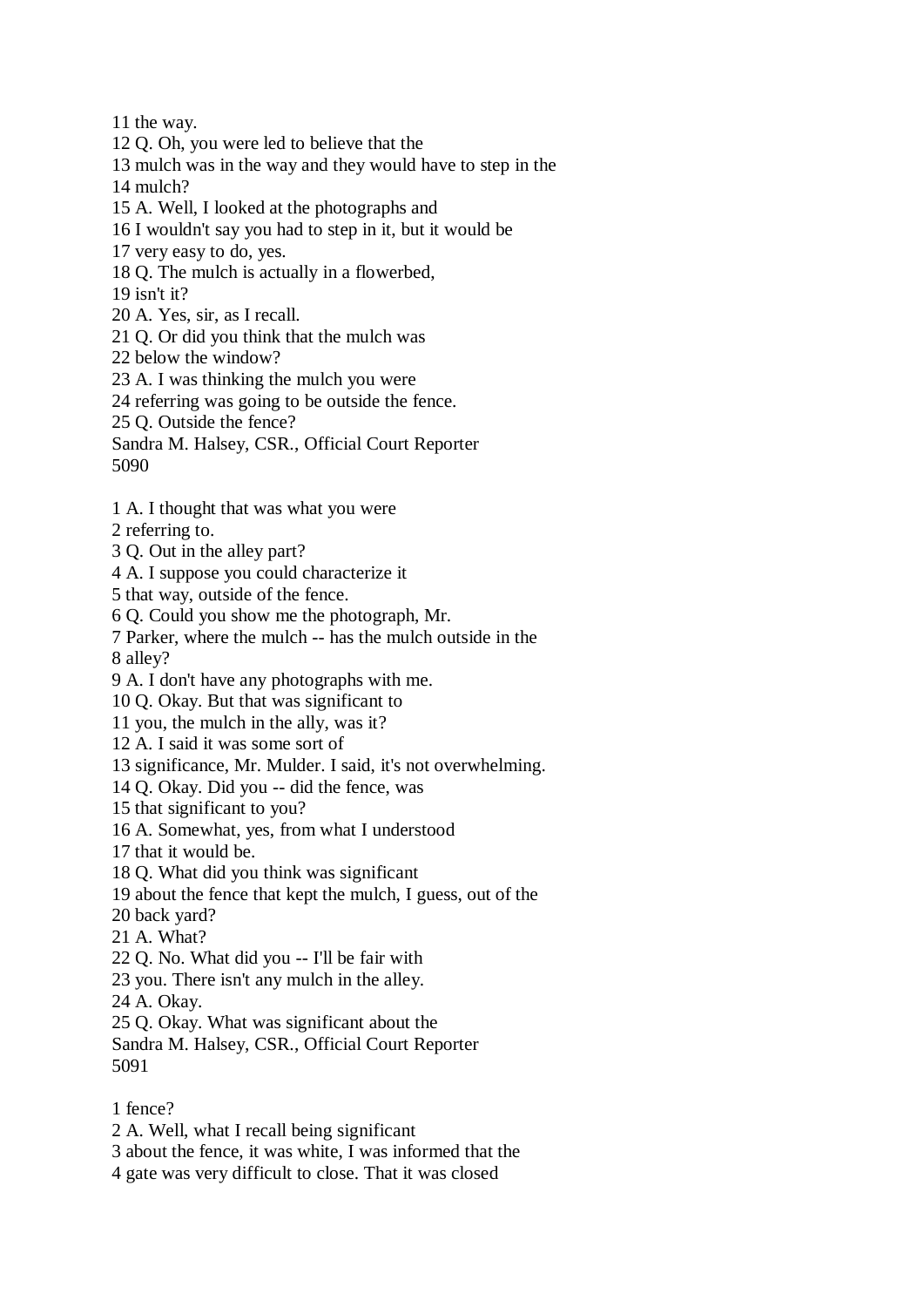5 when the officers arrived, and it takes a considerable 6 amount of effort to open and close it. 7 The fact it was -- it seemed 8 inconsistent with a person leaving a murder scene to stop 9 and close that gate. The only other alternative would be 10 to crawl over it. Painted white, I was informed that 11 there were no blood marks, no shoe scuff marks on this 12 white fence. That outside, there was a flowerbed, soft 13 earth, where, if a person did vault over a fence that 14 high, you might expect to see some imprints and there 15 were none. 16 Q. Why would someone vault over the fence 17 when they could go through a gate? 18 A. Well -- 19 Q. Was it just for a challenge? 20 A. I don't know, possibly. Yes, it 21 doesn't fit, it doesn't make sense that they would do 22 that. It doesn't make sense that they would close the 23 gate. What I was informed, was that that gate was very 24 difficult to deal with. You might vault over the fence. 25 Q. You were not advised that the gate had Sandra M. Halsey, CSR., Official Court Reporter 5092 1 been worked on that night? 2 A. Worked on? 3 Q. Um-hum. (Attorney nodding head 4 affirmatively.)

- 5 A. No.
- 6 Q. You weren't?
- 7 A. No.
- 8 Q. And that that was verified by the
- 9 neighbor behind the Routier's house?
- 10 A. No.
- 11 Q. Okay.
- 12 A. I don't recall anything about that.
- 13 Q. Did you look at the gate yourself?
- 14 A. No.
- 15 Q. Okay. You don't know whether it had a
- 16 scuff mark on the bottom of the gate where someone had
- 17 perhaps pushed against it?
- 18 A. No.
- 19 Q. Okay. You said that someone would be
- 20 very bloody from this scene; is that right?
- 21 A. Well, you could certainly expect to
- 22 see some blood on them, I would assume, yes.
- 23 Q. What, blood on their hands?
- 24 A. I would think that would be a safe
- 25 assumption, yes.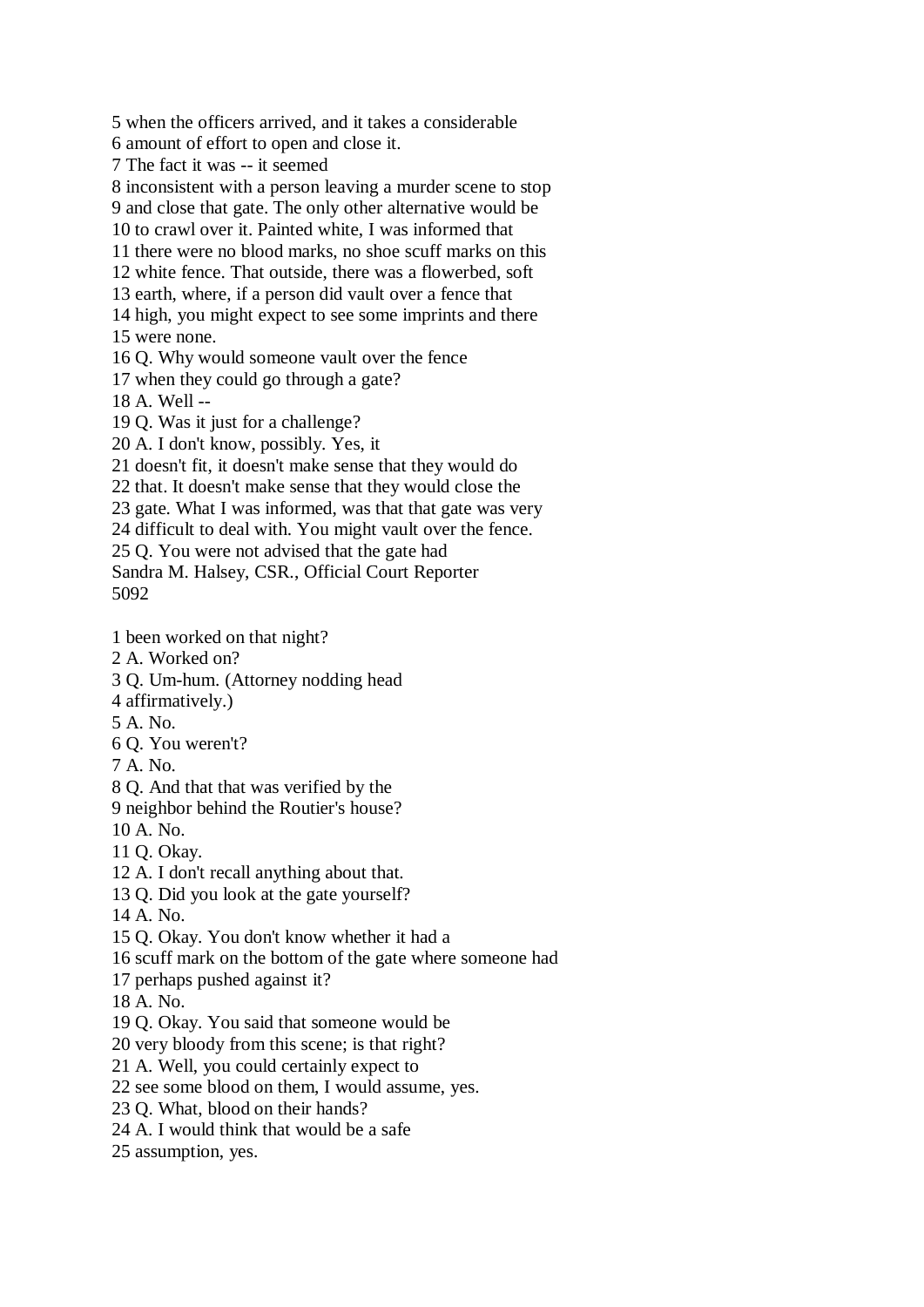Sandra M. Halsey, CSR., Official Court Reporter 5093

- 1 Q. Blood on their hands?
- 2 A. Yes.
- 3 Q. Okay. I mean, blood that you could
- 4 just wipe off?
- 5 A. I think you can wipe blood off, yeah.
- 6 Q. You wouldn't expect their hands to be
- 7 dripping with blood, would you?
- 8 A. Quite possibly, yes.
- 9 Q. I mean, would you?
- 10 A. Yes, quite possibly, yes.
- 11 Q. Both hands?
- 12 A. Quite possibly, yes.
- 13 Q. Okay. Did you determine how many
- 14 knives were used in the commission of this offense?
- 15 A. I was informed that, at the time that
- 16 I was there, it appeared, from the preliminary
- 17 information to the investigators, that there was only one

18 knife.

- 19 Q. Only one knife used?
- 20 A. That is what I was informed, yes, sir.
- 21 Q. Okay. Did you accept that at face
- 22 value?
- 23 A. Sure.
- 24 Q. Okay. Would it change your opinion if
- 25 more knives were involved?

Sandra M. Halsey, CSR., Official Court Reporter 5094

- 1 A. Change my opinion about what?
- 2 Q. About anything?

3 A. No.

- 4 Q. Okay. So it really didn't make any
- 5 difference how many knives were involved?
- 6 A. Nothing significant that I can think

7 of, no.

8 Q. Okay. Did you interview Mr. Routier?

9 A. No.

- 10 Q. Why not?
- 11 A. I met with him and talked with him
- 12 very briefly.
- 13 Q. You talking about --
- 14 A. Introduction.
- 15 Q. Less than 30 seconds?
- 16 A. No, longer than that.
- 17 Q. A minute?
- 18 A. Couple, two or three minutes.
- 19 Q. Two or three minutes?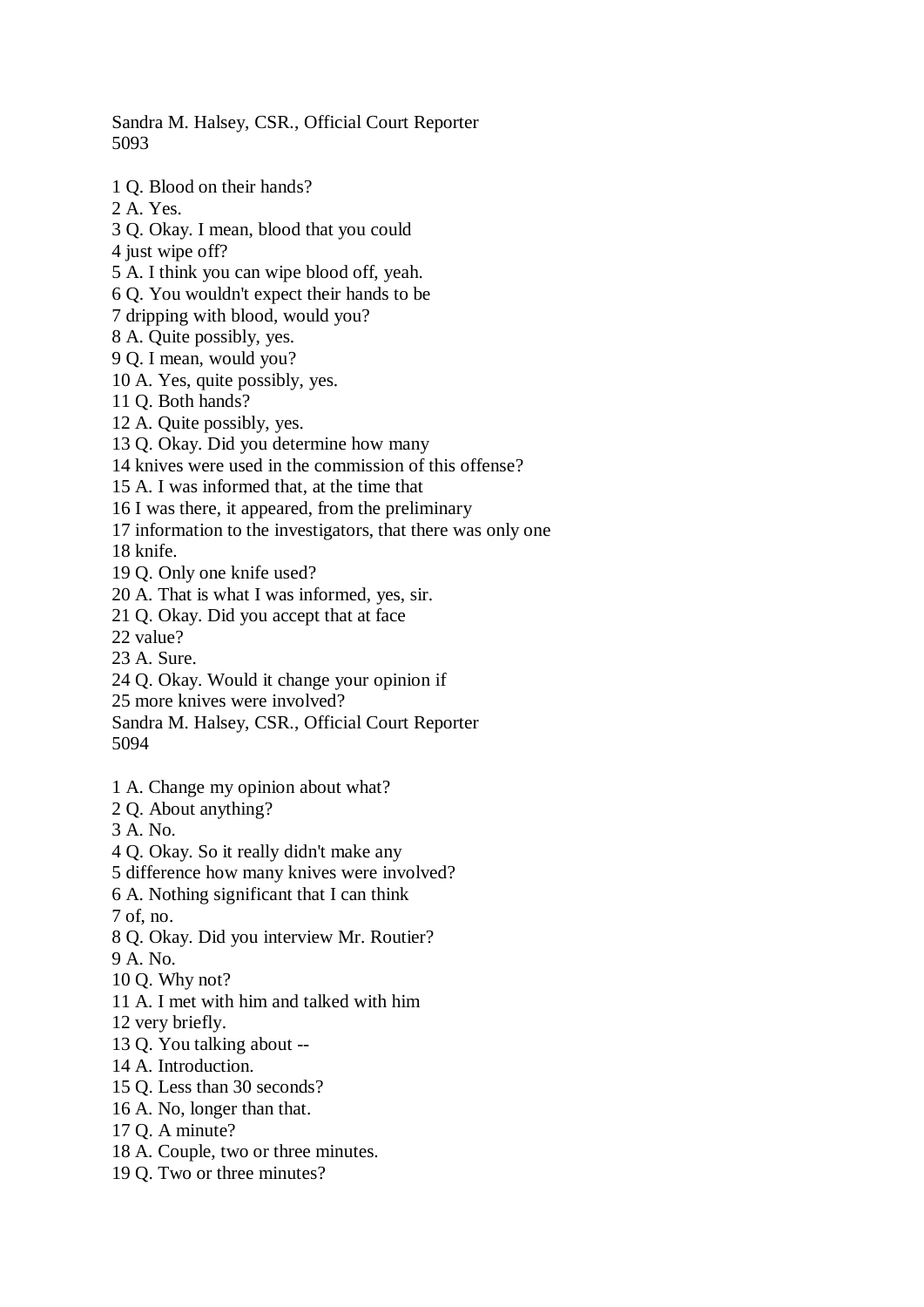20 A. Yes, sir. 21 Q. You just introduced yourself and said 22 hello? 23 A. Yes, sir. I told him I was involved 24 in the case. 25 Q. Was that before or after you Sandra M. Halsey, CSR., Official Court Reporter 5095 1 interviewed Mrs. Routier? 2 A. Before. 3 Q. Before. That same day? 4 A. Same day as what? 5 Q. The same day that you interviewed her? 6 A. Yes, they were both together. 7 Q. Okay. Were they -- were you alone 8 when you were interviewing Mrs. Routier? 9 A. Yes, sir. 10 Q. Okay. 11 A. At the police station, yes, sir. 12 Q. You were put in a -- what -- an 13 interrogation room? 14 A. We were in rooms they use for 15 interviews there, yes. 16 Q. Okay. Did it have a two-way mirror? 17 A. No. I asked them if they had a room 18 that had a recording device, a camera or a mirror that we 19 could use. They had none available. 20 Q. Didn't have anything available? 21 A. No, sir. 22 Q. When did you ask them about that, Mr. 23 Parker? 24 A. The night I talked to her. 25 Q. Okay. Sandra M. Halsey, CSR., Official Court Reporter 5096 1 A. The night she was arrested. 2 Q. Had you decided to interrogate her 3 before that day? 4 A. Yes, sir. 5 Q. Had you decided on the 16th or 17th or 6 what? 7 A. Probably the 17th. It was the day 8 before she was arrested. 9 Q. Okay. And, of course, like you say, 10 the sheriff is cooperative. That could have been done at 11 the sheriff's office, couldn't it, interview? 12 A. It could have been, I suppose. 13 Q. I mean they have -- if you wanted to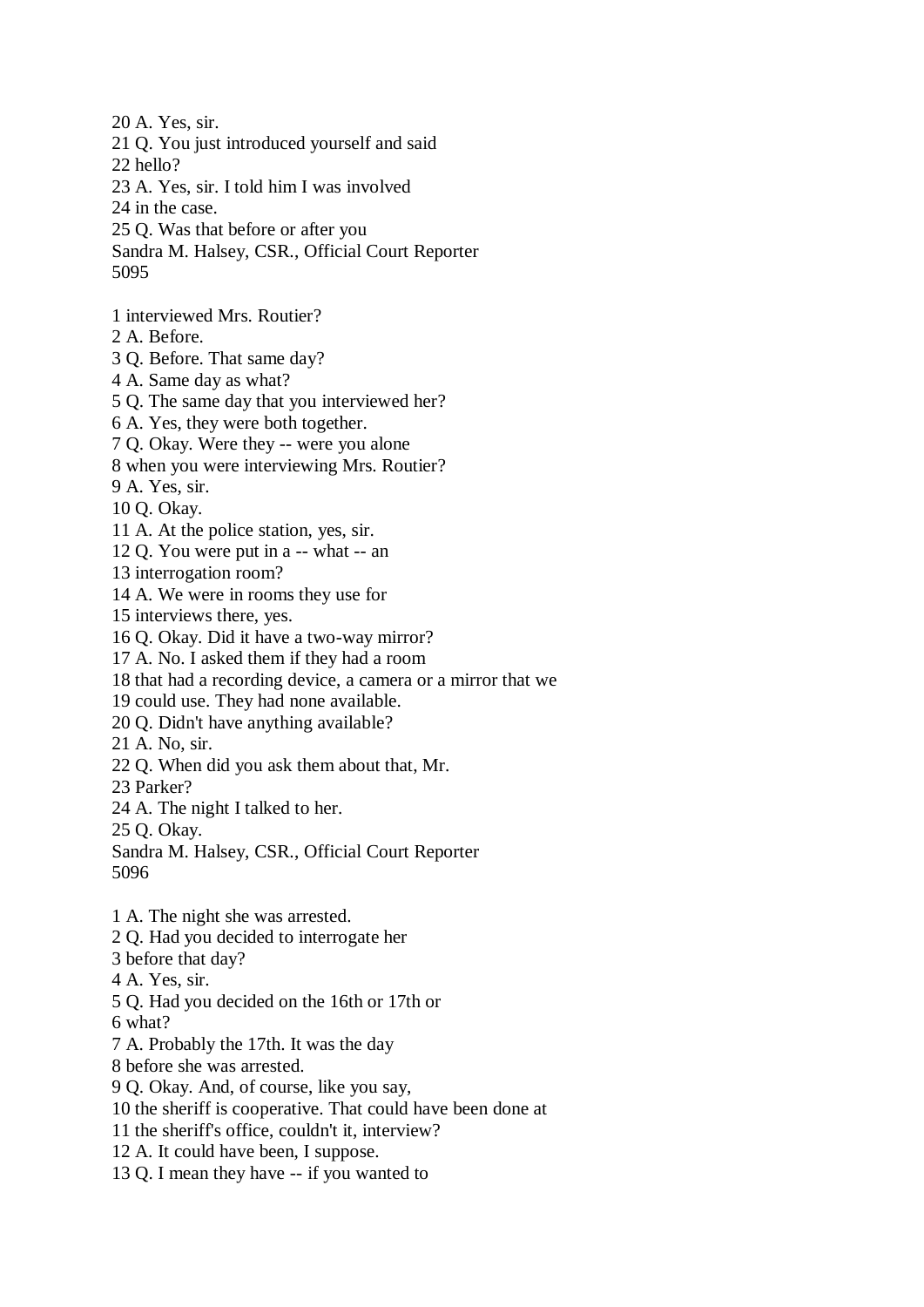14 record it, you certainly had -- you've got a video camera 15 yourself, don't you? 16 A. I do. 17 Q. You could have brought your camera, 18 couldn't you? 19 A. Well, I could have, yes, I have got 20 several cameras I could have brought, but -- 21 Q. You have recording devices as well, 22 don't you? 23 A. Um-hum. (Witness nodding head 24 affirmatively.) 25 Q. Matter of fact, you could have done it Sandra M. Halsey, CSR., Official Court Reporter 5097 1 in your office, couldn't you? 2 A. Sure. 3 Q. All right. Well, I take it just you 4 and Mrs. Routier were in the room together? 5 A. That's correct. 6 Q. No one else? 7 A. No, sir. 8 Q. Okay. Was there a microphone in there 9 so that you -- so that the other folks could monitor what 10 was going on between the two of you? 11 A. Not that I'm aware of. I asked them 12 if they had one and intended to try and record it, if 13 they did have one. 14 Q. They said it was still out at the 15 cemetery? 16 A. No, sir, they didn't say that. 17 18 MR. GREG DAVIS: We're going to object 19 to that. 20 THE COURT: Sustained. 21 MR. GREG DAVIS: If you -- again, if 22 we could have an understanding. I thought we did. 23 THE COURT: Mr. Mulder. 24 MR. DOUGLAS MULDER: Yes, sir. 25 THE COURT: Let's stick to the points Sandra M. Halsey, CSR., Official Court Reporter 5098 1 we have all agreed to. 2 MR. DOUGLAS MULDER: Well, Judge, I

3 was just asking if the -- 4 THE COURT: Well, Mr. Mulder, you know

5 what was agreed to and stay with it. Is that clear?

6 Thank you. Ask your next question.

7 MR. DOUGLAS MULDER: What was agreed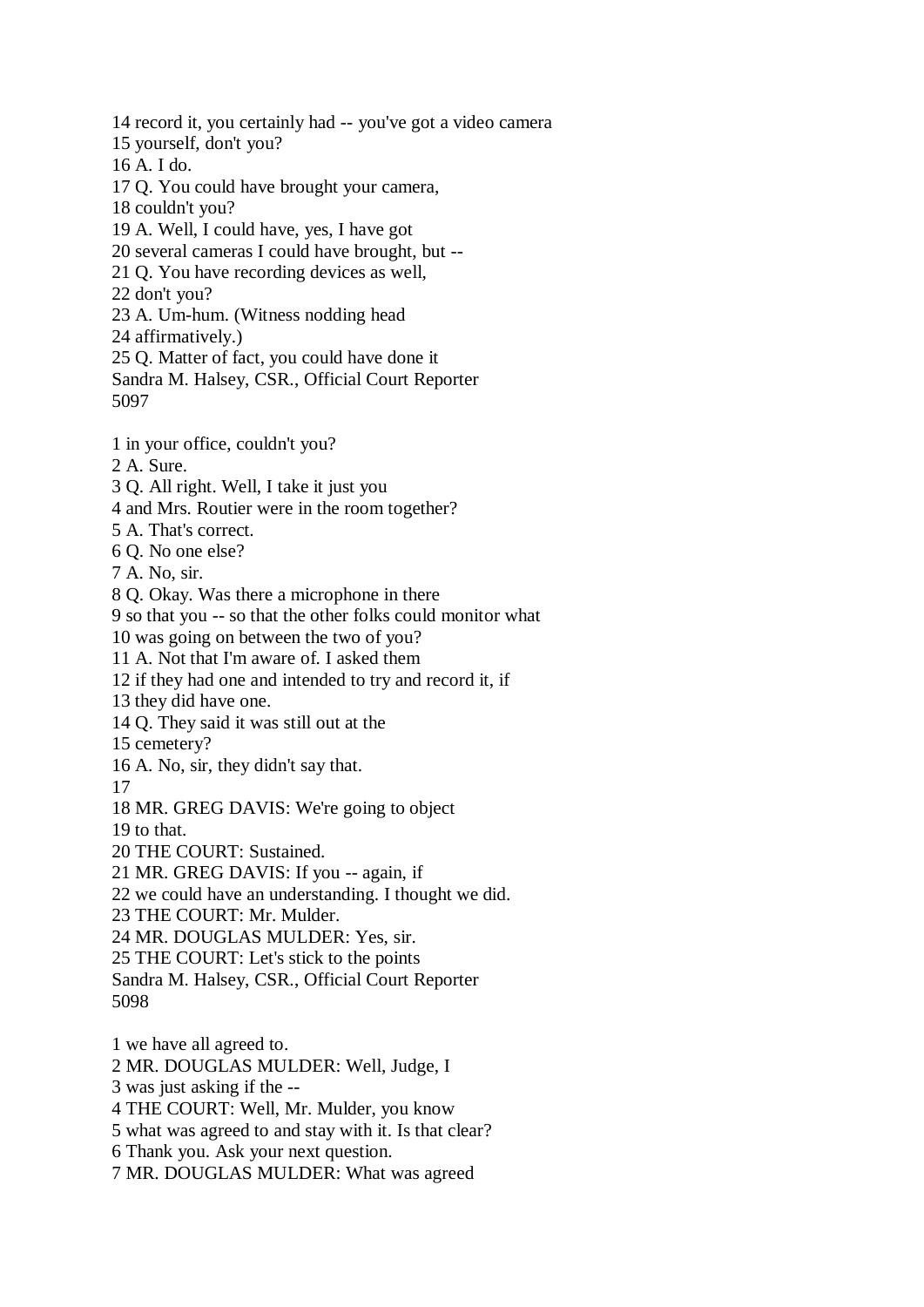8 to, Judge? I don't recall agreeing to anything.

9 THE COURT: All right. Mr. Mulder,

10 hearings have been held in this case.

11 MR. DOUGLAS MULDER: Well, I

12 understand hearings have been held, Judge. But I take

13 issue with the Court when you say I've agreed to

14 something. Now, I'll abide by the Court's rulings, but I

15 have not agreed to anything.

16 THE COURT: Well, the Court has made a

17 ruling there. Let's move on to the next question.

18 MR. RICHARD C. MOSTY: The Court has

19 not made a ruling with respect to this witness.

20 THE COURT: No. Just -- ask the next

21 question, please.

22 MR. DOUGLAS MULDER: Well, that was my

23 next question. I was going to ask it again.

24 THE COURT: Well, then ask the

25 following question, please.

Sandra M. Halsey, CSR., Official Court Reporter 5099

1

2 BY MR. DOUGLAS MULDER:

3 Q. That was not a high priority,

4 recording the conversation, was it, Mr. Parker? Or was

5 it? Maybe it was.

6 A. I would have preferred to have it

7 recorded if they had it available, yes.

8 Q. Well, you knew going out -- you have

9 recording equipment yourself, don't you?

10 A. Well, yes, sir, but if you -- it would

11 have had to have been something that you would put up in

12 the middle of the table, a small recorder, something of

13 that sort or a big camera on a tripod. I don't prefer to

14 do that. That is very distracting.

15 Q. How do you like to do it,

16 surreptitiously?

17 A. Well, surreptitiously in the sense

18 that -- if that means secret, no. I think it would be

19 unfair to record someone and not tell them that you are

20 doing it. But, I have that -- for example, in my office

21 the camera is visible there and make it clear to them

22 that they are being recorded.

23 Q. Okay. Suffice it to say that that was

24 not a priority or you could have done it at your office

25 or done it at the sheriff's office or -- Richardson has

Sandra M. Halsey, CSR., Official Court Reporter

5100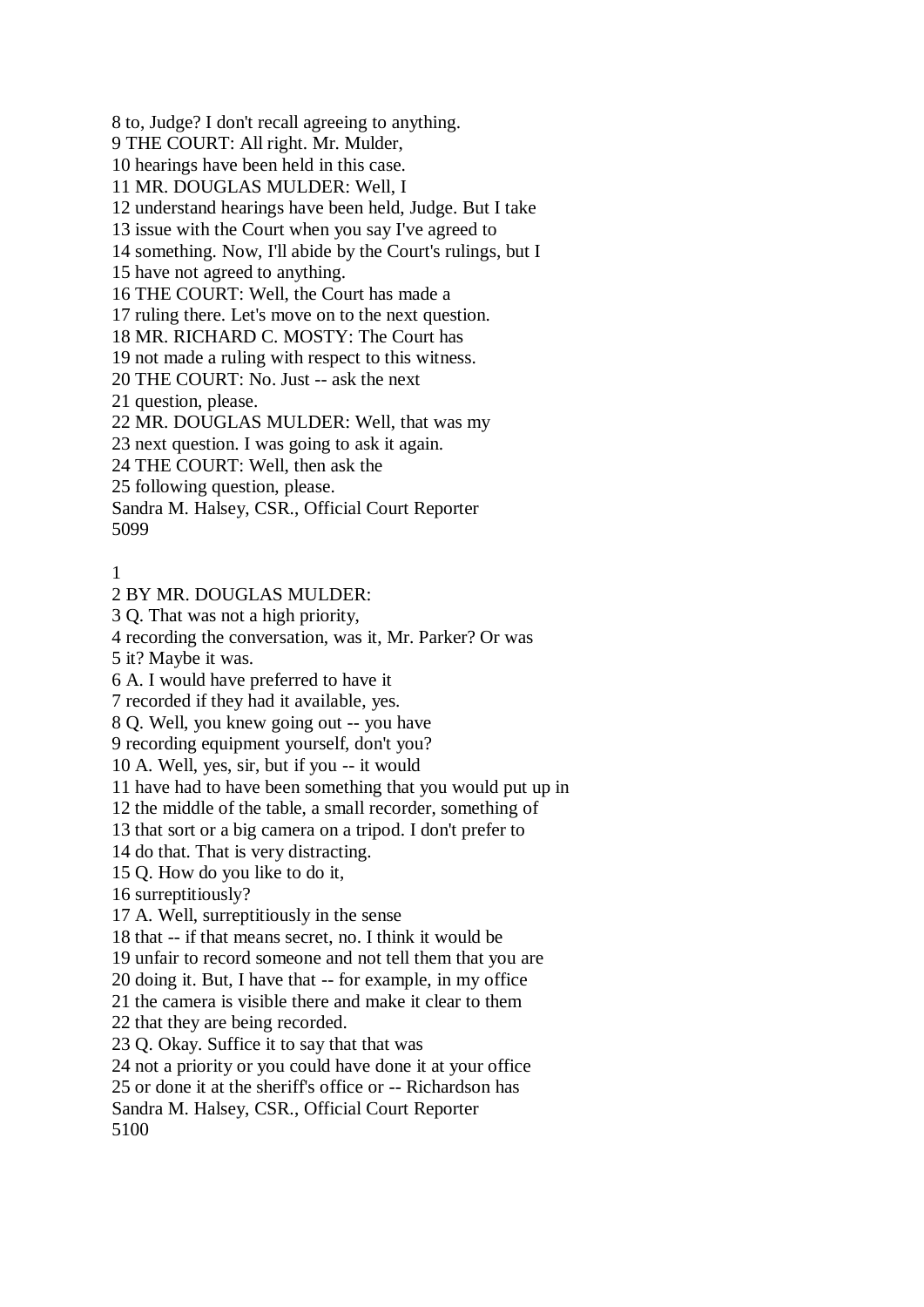1 some fine recording equipment, don't they?

2 A. Well, it's not a priority and the

3 reason it was easier to do at Rowlett is because you

4 don't know how things are going to develop there, and

5 it's their agency, it would seem the logical place to do 6 it would be the Rowlett Police Department. There was not 7 any big discussion about that. That was not a point of 8 concern to anyone. 9 Q. Mr. Parker, was the press -- had they 10 all been notified, the media, when you got out there? 11 A. Got out where, Mr. Mulder? 12 Q. Got out to the Rowlett Police 13 Department, Mr. Parker. 14 A. Oh, I'm sure they were. 15 Q. They were already out there? 16 A. I saw some of those mobile units there 17 on the parking lot. 18 Q. They were there before the Routiers 19 got there, weren't they? 20 A. Well, are you talking about on the 21 night they arrived -- the Routiers arrived at the police 22 department? 23 Q. Yes, sir. 24 A. I was already inside. If they were 25 there when I got there, I assume they were still out Sandra M. Halsey, CSR., Official Court Reporter 5101

1 there, but I have no idea.

2 Q. Okay. So, and I take it you did not

3 alert them?

4 A. Absolutely not.

5 Q. So it must have been someone there at

6 the Rowlett Police Department?

7 A. Well, I don't have any idea.

8 Q. Well, you could probably make that

9 assumption?

10 A. No, I wouldn't make that assumption.

11 With a case of this nature, they generally -- it's my

12 experience, they stay real close to the police

13 departments. No one has to notify them. They are pretty

14 good about finding out themselves.

15 Q. Okay. Did you make any notes, Mr.

16 Parker, during your interrogation?

17 A. No, I did not.

18 Q. Okay. Did you make any report after

19 you had concluded your interview?

20 A. No.

21 Q. You just weren't asked to make a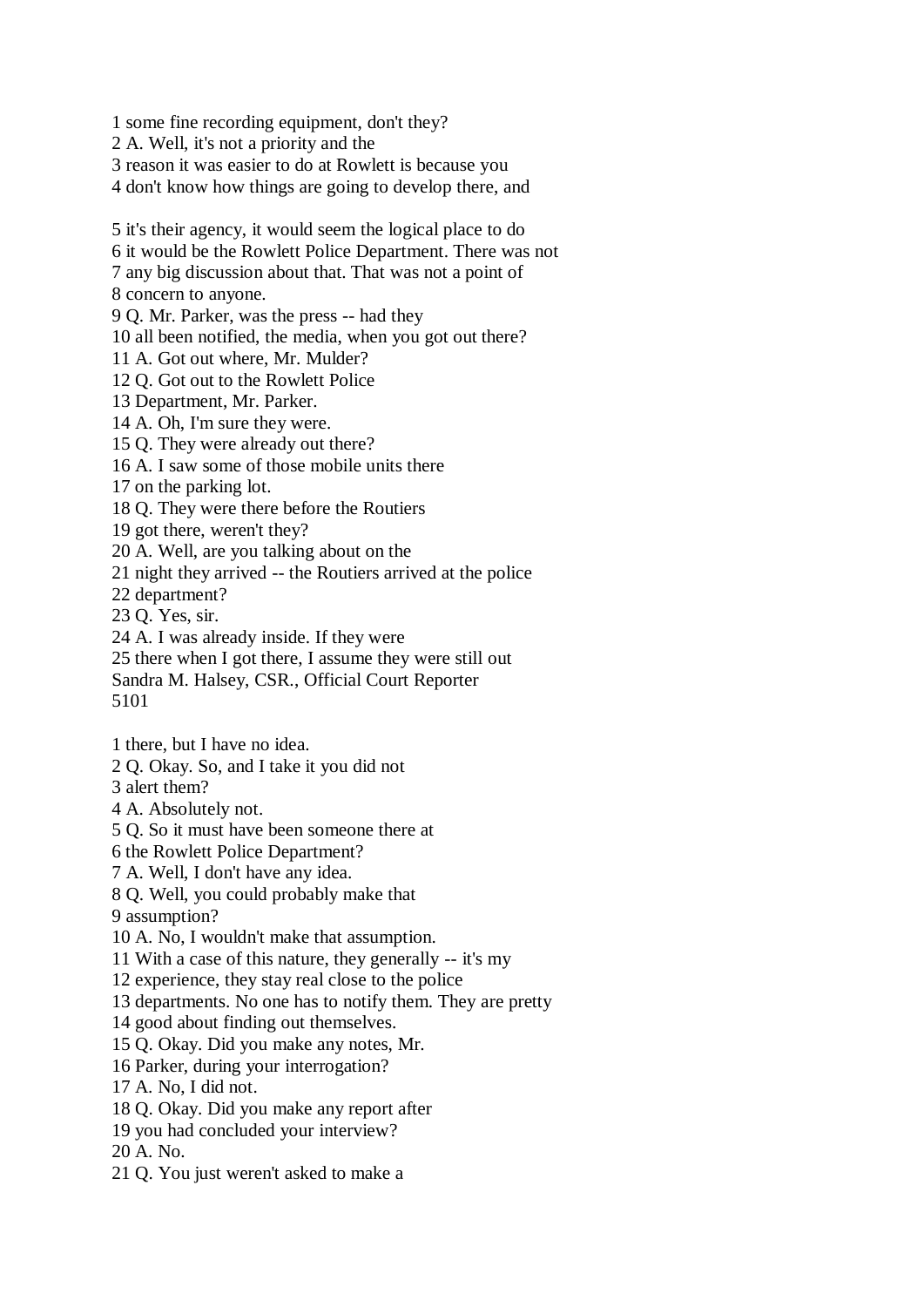22 report? 23 A. No. 24 Q. When is the last time that you talked 25 with the district attorney's office? Sandra M. Halsey, CSR., Official Court Reporter 5102 1 A. I talked to Mr. Davis this morning. 2 Q. Did you talk to him last night as 3 well? 4 A. Um-hum. (Witness nodding head 5 affirmatively.) 6 Q. And about how long did you talk to him 7 last night? 8 A. About 15 minutes. 9 Q. Okay. Who picked you up down in San 10 Antonio? 11 A. One of the district attorney's 12 investigators. 13 Q. Which one, do you remember? 14 A. Mrs. Kinne. 15 Q. Just the two of you? 16 A. Yes, sir. 17 Q. Okay. What time did you come in last 18 night? 19 A. I think I arrived at five o'clock. 20 Q. Okay. Arrived in San Antonio at five 21 o'clock? 22 A. Yes, sir. 23 Q. Got back up here, I guess around 6:00 24 o'clock or so? 25 A. Oh, a little later than that, 7:00, I Sandra M. Halsey, CSR., Official Court Reporter 5103 1 think. 2 Q. Okay. Now, just, Mr. Parker, talking 3 about your techniques in general, not in this particular 4 case, but when you interrogate someone, I suspect that 5 it's part of your technique to be friendly with them at 6 first? 7 A. I try to be friendly all the time, Mr. 8 Mulder. 9 Q. Well, it depends on how cooperative 10 they are, I guess, doesn't it? 11 A. No, I don't think so. 12 Q. Okay. But you in -- I guess, in that

13 vein you attempt to, I assume get their confidence, don't

14 you?

15 A. Well, I don't think you are ever going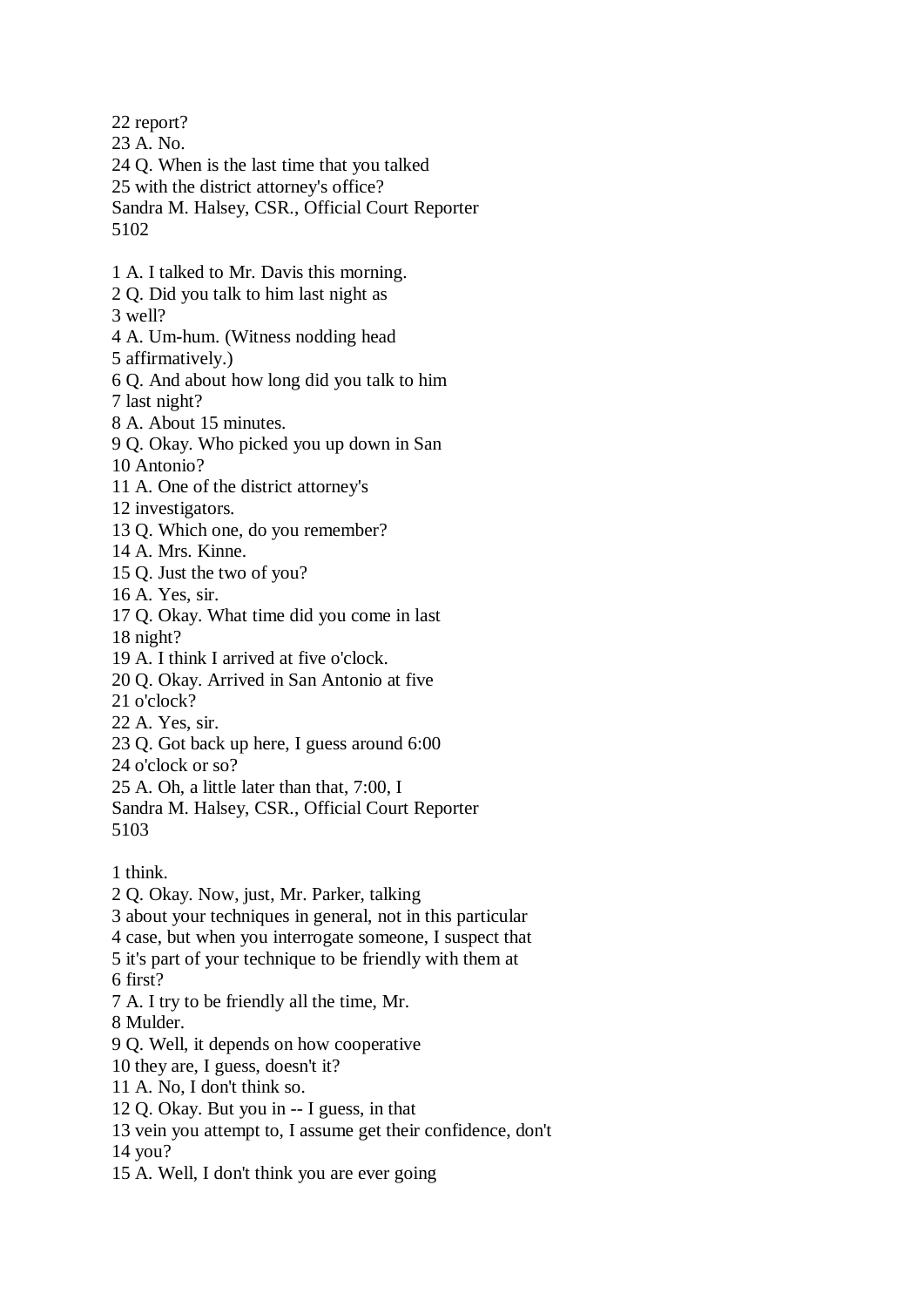16 to get their confidence, Mr. Mulder.

17 Q. Okay.

18 A. If I understand what you are saying.

19 Q. All right. But you are friendly?

20 A. Sure.

21 Q. And try to be nice to them?

- 22 A. Try to be, yes, sir.
- 23 Q. And in this case you were nice to
- 24 Darlie, weren't you?
- 25 A. Absolutely.

Sandra M. Halsey, CSR., Official Court Reporter 5104

1 Q. Okay. Did you discuss with her the

- 2 evidence that you understood the Rowlett Police
- 3 Department had?

4 A. Yes, sir. I showed her a copy of it.

5 I showed her a copy of the affidavit for the arrest

6 warrant.

7 Q. Okay.

8 A. She looked at it very carefully.

9 Q. All right. And did you also have the

10 benefit of her husband's statement?

11 A. Had the benefit of it?

12 Q. Yes, sir.

13 A. Yes, I had read it.

14

15 THE COURT: I think this would be the

16 perfect time then. Let's take a 15 minute -- let's take

17 a 20 minute break. Be back at 25 after.

18

19 (Whereupon, a short

20 Recess was taken,

21 After which time,

- 22 The proceedings were
- 23 Resumed on the record,
- 24 In the presence and

25 Hearing of the defendant Sandra M. Halsey, CSR., Official Court Reporter 5105

1 And the jury, as follows:) 2 3 THE COURT: All right. Are both sides 4 ready to bring the jury back? 5 MR. GREG DAVIS: Yes, sir, we are 6 ready. 7 MR. DOUGLAS MULDER: Yes, sir, we are 8 ready.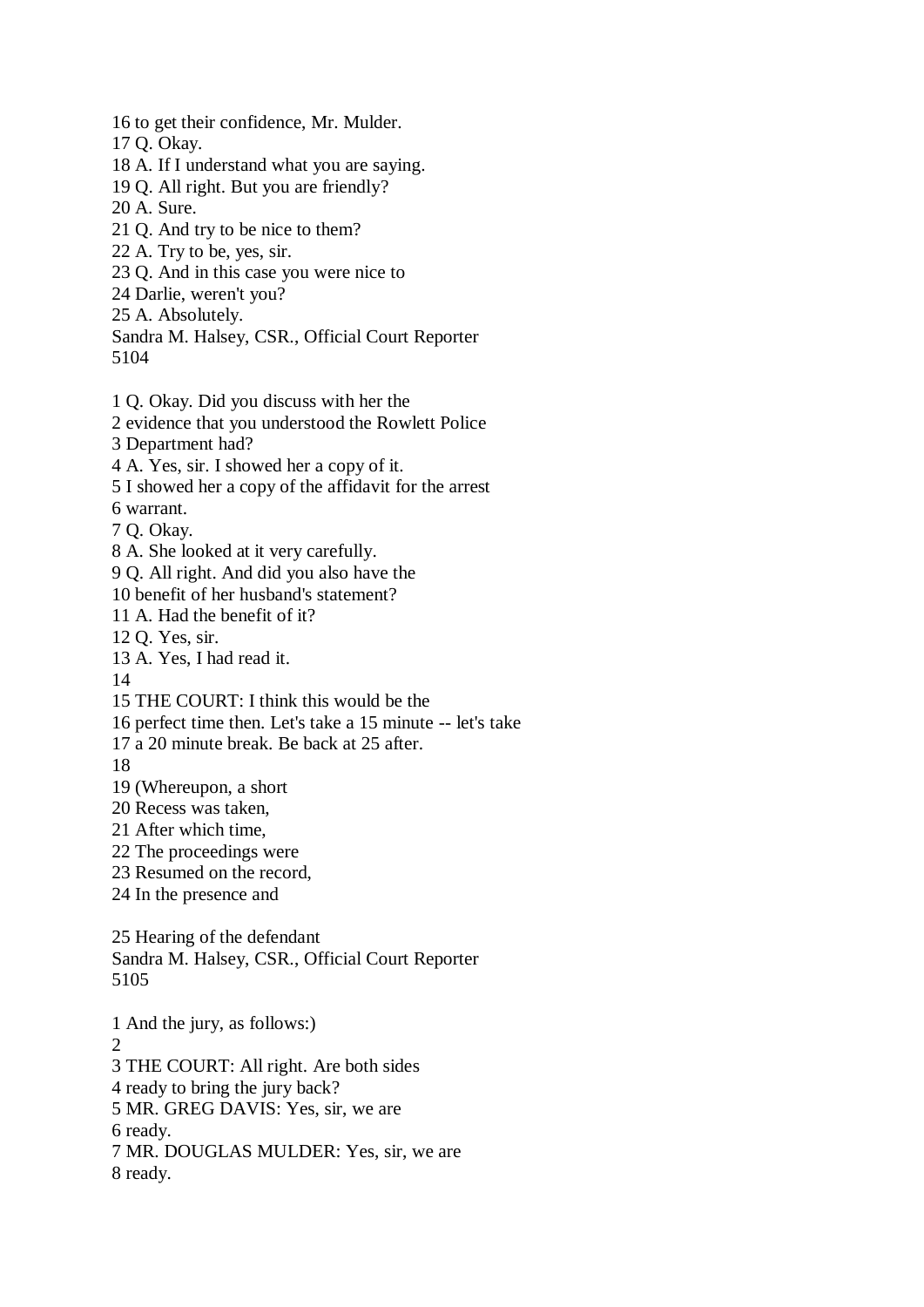9 THE COURT: All right. 10 11 (Whereupon, the jury 12 Was returned to the 13 Courtroom, and the 14 Proceedings were 15 Resumed on the record, 16 In open court, in the 17 Presence and hearing 18 Of the defendant, 19 As follows:) 20 21 THE COURT: Let the record reflect 22 that all parties in the trial are present and the jury is 23 seated. 24 Mr. Mulder. 25 MR. DOUGLAS MULDER: I don't know Sandra M. Halsey, CSR., Official Court Reporter 5106 1 whether this is in evidence or not, Judge.  $\mathcal{D}$ 3 BY MR. DOUGLAS MULDER: 4 Q. But let me show you what's been marked 5 for identification and record purposes as Defendant's 6 Exhibit No. 98 and State's Exhibit No. 141, Mr. Parker. 7 Defendant's Exhibit 99, Mr. Parker. 8 9 (Whereupon, the above 10 Mentioned item was marked 11 For identification only, 12 As Defendant's Exhibit No. 99, 13 After which time the 14 Proceedings were resumed 15 As follows:) 16 17 BY MR. DOUGLAS MULDER: 18 Q. Is that the statement that you read, 19 that you understood was given by Darin Routier? 20 A. Yes, sir. 21 Q. And, you say you talked to him for -- 22 A. Very briefly. 23 Q. Okay. You had no reason to doubt this 24 account, did you? 25 A. No. Sandra M. Halsey, CSR., Official Court Reporter 5107

1 Q. All right. And based on your 2 evaluation of the situation and your conversations with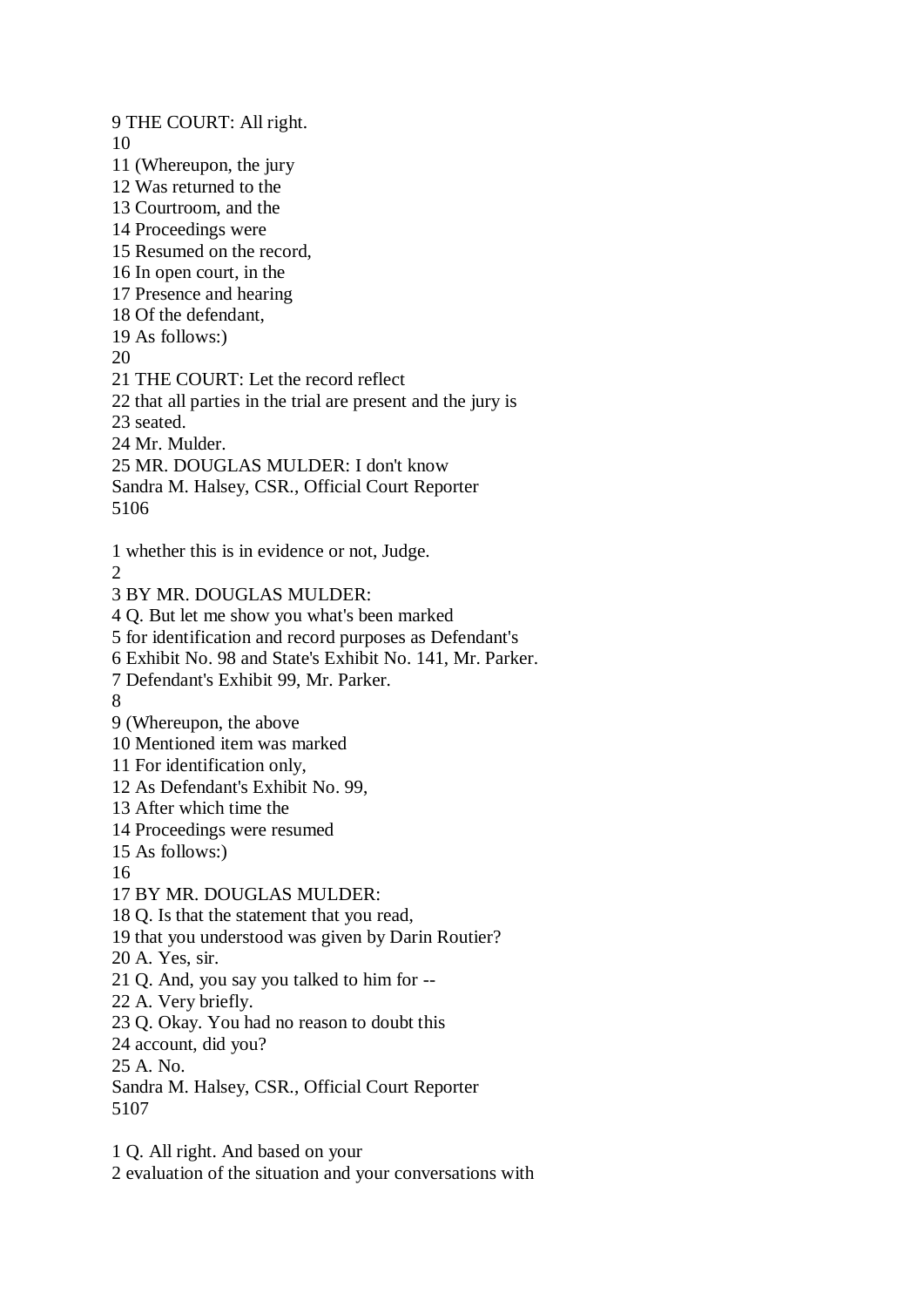3 the Rowlett Police Department, you believe this was 4 truthful, didn't you? 5 A. For the most part. I didn't see 6 anything there that indicated to me that he was involved 7 in the crime. 8 Q. Well -- 9 A. And I don't recall anything standing 10 out in my mind as being -- I had a big problem with, but 11 it's been a long time since I've looked at it. 12 Q. Yes, sir. 13 14 MR. DOUGLAS MULDER: We will offer in 15 evidence what has been marked and identified as 16 Defendant's Exhibit 99. 17 MR. GREG DAVIS: No objection. 18 THE COURT: Defendant's Exhibit 99 is 19 admitted. 20 21 (Whereupon, the item 22 Heretofore mentioned 23 Was received in evidence 24 As Defendant's Exhibit No. 99 25 For all purposes, Sandra M. Halsey, CSR., Official Court Reporter 5108 1 After which time, the 2 Proceedings were resumed 3 As follows:) 4 5 BY MR. DOUGLAS MULDER: 6 Q. Mr. Parker, during your three hours 7 that you spent with Mrs. Routier, she was polite to you, 8 wasn't she? 9 A. Yes, sir, I would say so. 10 Q. Okay. And, I guess -- 11 12 MR. DOUGLAS MULDER: I believe that's 13 all. Thank you. 14 15 16 REDIRECT EXAMINATION 17 18 BY MR. GREG DAVIS: 19 Q. Mr. Parker, I just have one question. 20 Since you left the Dallas Police Department, has Mr. 21 Mulder ever employed you? 22 A. Yes, sir. 23 Q. On more than one occasion? 24 A. Yes, sir.